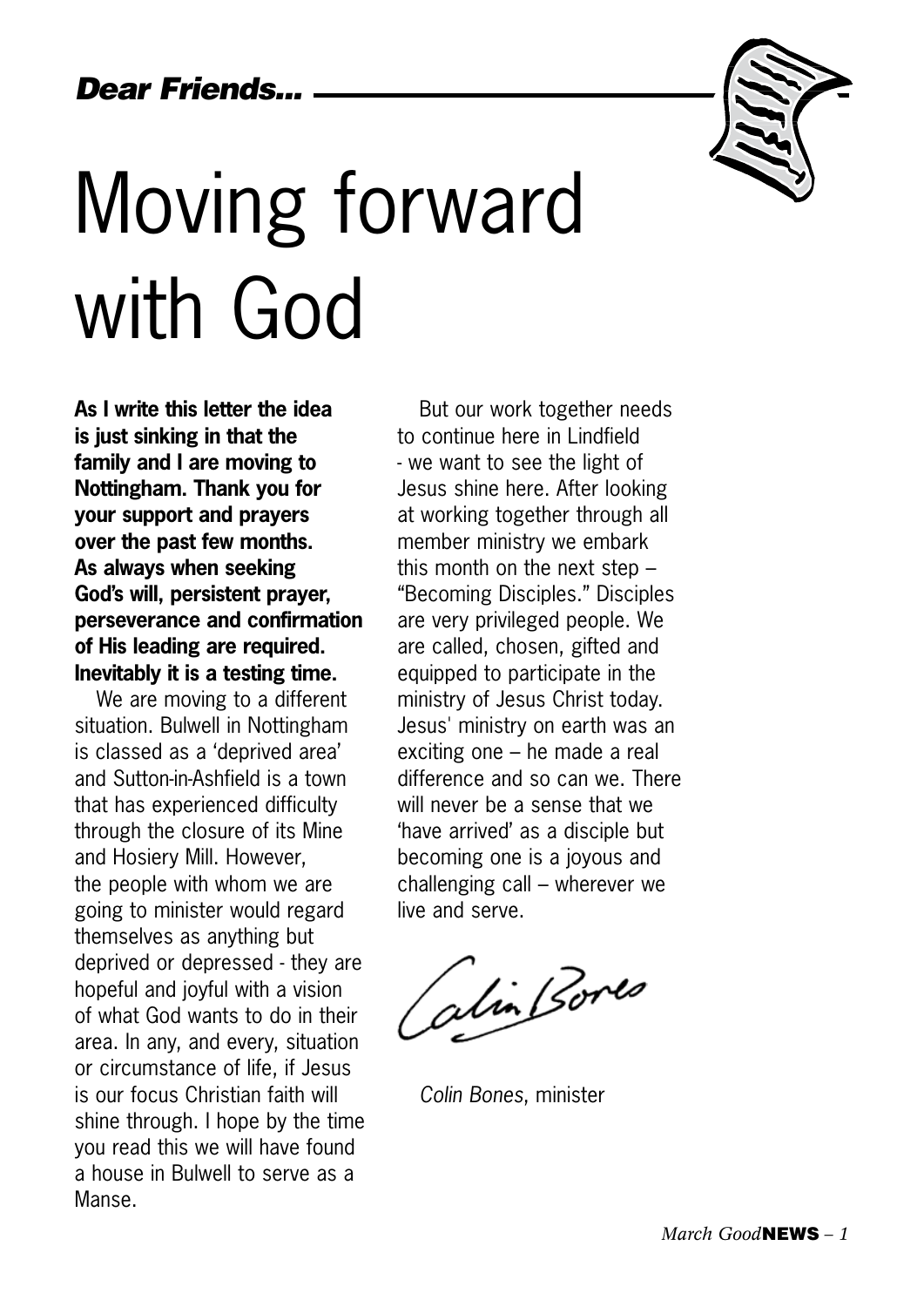## *Good*NEWS

*This magazine is produced by: Lindfield United Reformed Church, 50 High Street, Lindfield, West Sussex RH16 2HL. © Lindfield URC 2006*

**Editorial Team:** David Tingley (editor), Jonny Dew, Steven Farley, Annabel Goody and Martin Hall. **Editorial Oversight / Proof-reading:** Hilary Shepherd **Printing:** Tom Burford & Sureprint Litho

## **Next copydate: Sunday 12th March, 5pm.**

All contributions should be emailed to goodnews@happyseason.co.uk, or hard copy placed in the 'GoodNEWS' pigeon hole at the rear of the church. Please ensure that you include your contact details, in case of query. You can contact David Tingley on 01444 451024.

## **Directory**



**Minister:** Rev Colin Bones 52 High Street, Lindfield RH16 2HL Office: 01444 487607 Home: 01444 483803 Email: colin@lindfieldurc.org.uk

## **Church Secretaries:**

Mrs Sue Waller 58 Queens Road, Haywards Heath, RH16 1EE Tel: 01444 455047 Email: susanwaller@lineone.net

Mr David Jones 13 William Allen Lane, Lindfield, RH16 2SA Tel: 01444 483037 Email: fay-david@supanet.com

## **Church Treasurer and Accountant:**

Mrs. Eileen Jacques, 23 Canton House, Great Heathmead, Haywards Heath. RH16 1FD

*A list of serving Elders can be found in Who's Who?*



### **This month's GoodNEWS is one of those issues that was pretty easy to put together!**

It is always a pleasure to know that we have a good quantity of material from which to build your four-weekly church update from Lindfield URC. Some editions come together easier than others; thank you to those who have... written voluntarily / been roped in / been verbally threatened in order to come up with the goods!

The team has received a number of positive comments from outside of the church family in recent months, about our humble publication. It is important to remember our brief though.

We aim to make GoodNEWS first and foremost a church magazine which informs, inspires and challenges its readers on a regular basis. However I believe it is a credit to the editorial team, that this church magazine is so easily picked up and read by so many who are not part of our (or any) church.

Whoever you are, dear reader, thank you for turning these pages; I hope you not only find subjects of interest, but the love of God within them.

*David Tingley, editor*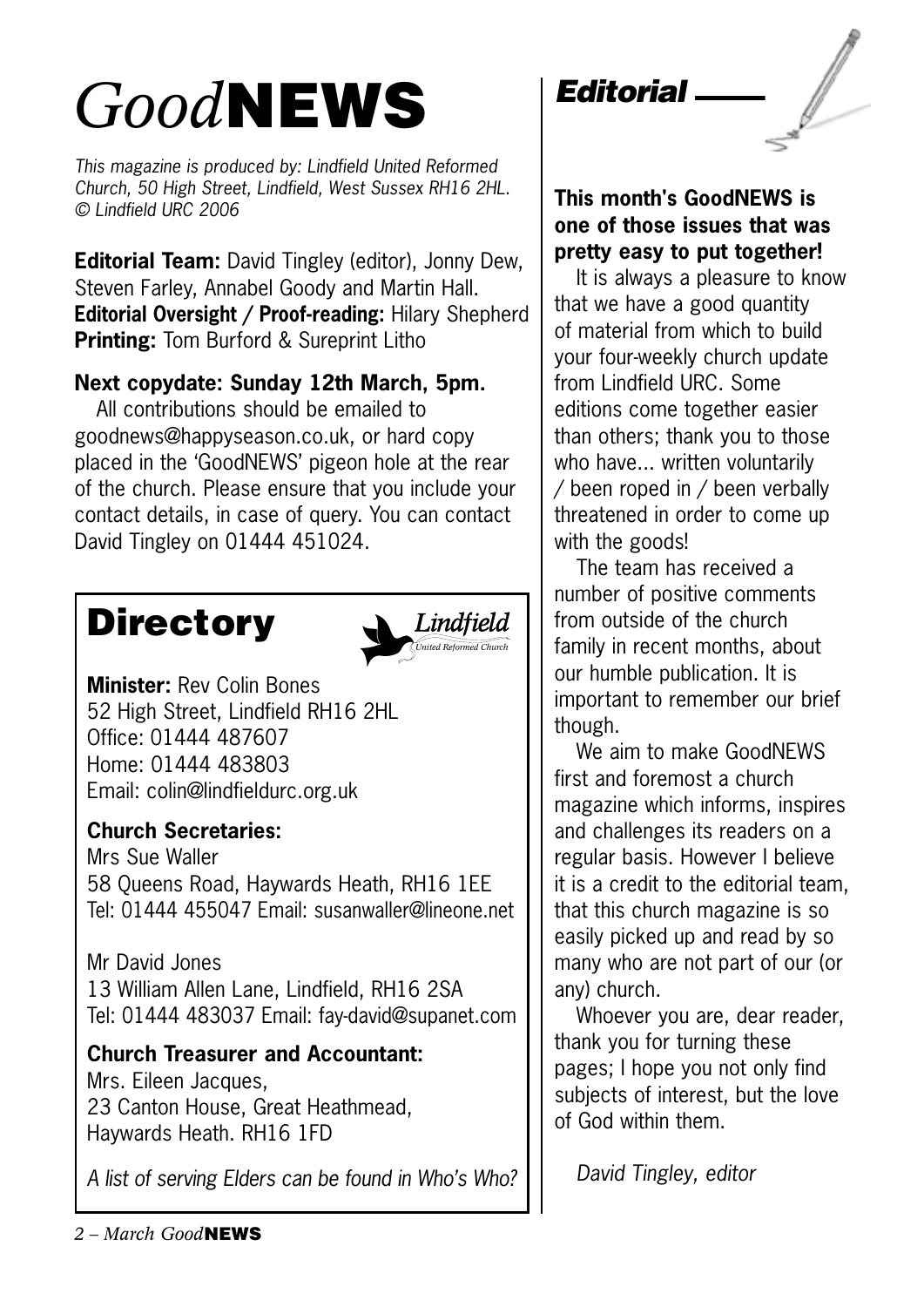| <b>Prayer Diary</b> |                                                                                                                                     |
|---------------------|-------------------------------------------------------------------------------------------------------------------------------------|
| SUN                 | Pray for our minister, Colin and his family as they make<br>plans for their move to Nottingham                                      |
| <b>MON</b>          | Remember the shopkeepers in our High Street, and all who<br>serve us in our local community                                         |
| TUE                 | Uphold the work of Janet Goodenough and her helpers as they<br>encourage all those in the Stepping Stones group                     |
| WED                 | Continue to pray for Zest – Staffing levels are very stretched<br>- more assistance would ease the burden and help the children     |
| THUR                | Our mission focus this month is Saltworkz in Haywards Heath.<br>Pray for the new café & the work in that community                  |
|                     | Pray for the boys in the Boys' Brigade, for Geoffrey Cocksedge<br>and the staff, and for more offers of help in this important work |
|                     | In Sussex East District, please pray for the churches in<br>Hastings, Alfriston, Eastbourne, Crowbourough & Bexhill                 |
|                     |                                                                                                                                     |

## **Prayer** *FOCUS*

### **In addition to the above daily prayer reminders, please would you uphold in your prayers this month's other special prayer requests.**

**Thank God** for the miraculous defeat of the government in the House of Commons over the **Religious Hatred Bill**. Keep praying, though! There are many more ethical issues coming up like the Assisted Dying Bill and changes to the Abortion laws where, as Christians, we must make our voices heard. (For further details, see the board in the Concourse.)

**Pray for our Police Force** in this country, and all who work (often in very difficult circumstances), to provide protection and security to members of the public. CARE encourages us to remember the chief constables and senior officers who head up the 52 police forces, that they may lead wisely and maintain the confidence and morale of all those doing such a demanding work. In particular, ask God to guard and grant success to those who are trying to uncover criminal activities and prevent terrorist attacks. Remember, too, the families of those policemen and women who have lost their lives in the call of duty. Also, pray for the Christian Police Association, that their voice may continue to be heard and considered by their colleagues.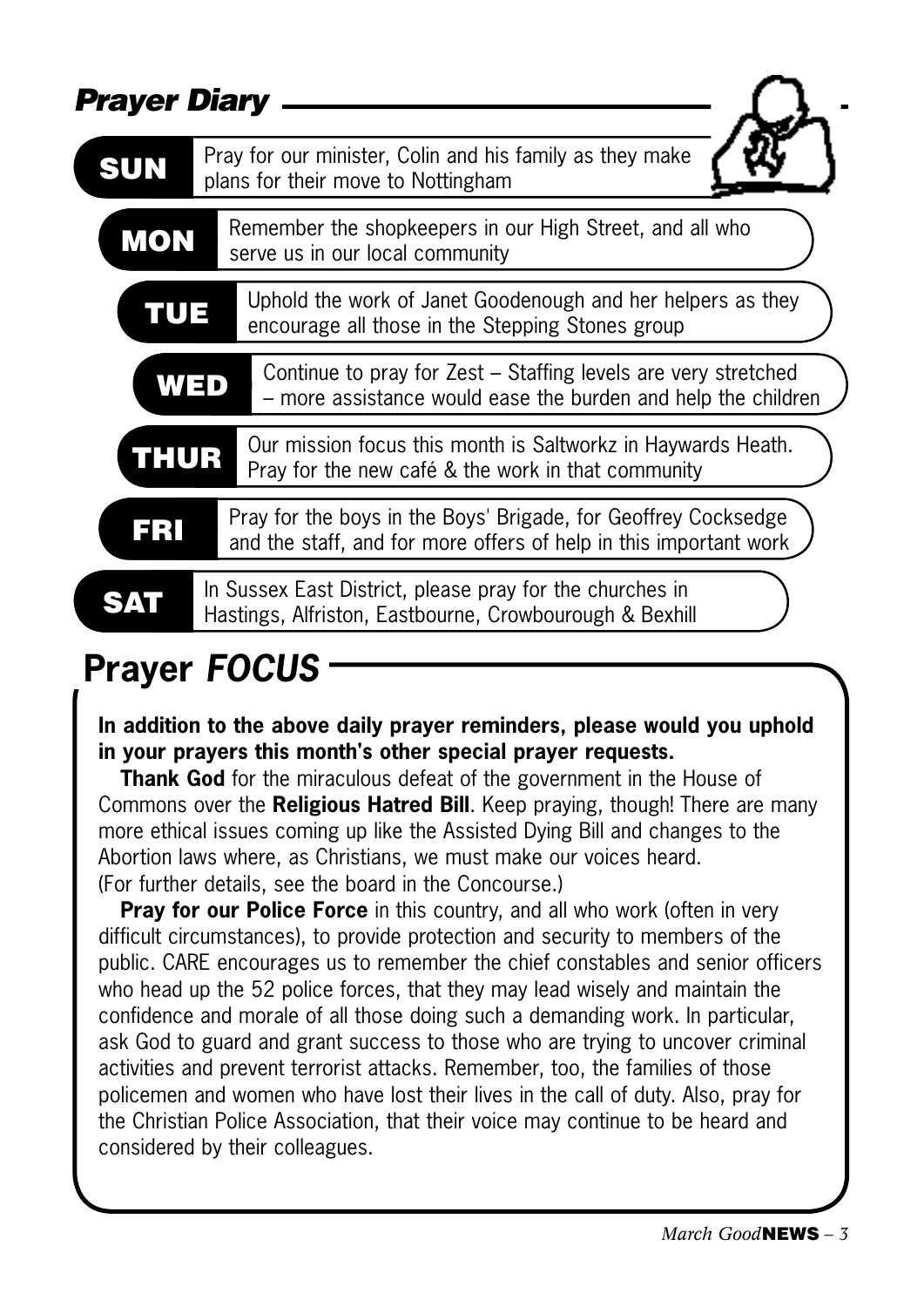# Praying women of the

**We all know that the prayers of a few can affect many, so ladies dedicating themselves in prayer from over 170 countries around the world must surely be a force to be reckoned with!**

**This year our service for Women's World Day of Prayer will be held on Friday 3rd March at 1:45pm in The United Reformed Church. But what exactly is Women's World Day of Prayer and where did it originate?**

**Women's World Day of Prayer (WWDP) is a worldwide movement of Christian women who come together to observe a common day of prayer held on the first Friday in March each year, and who, in many countries, have a continuing relationship in prayer and service. Through Women's World Day of Prayer women are encouraged to become aware of their talents and use them in the service of the wider community.** 

The Day of Prayer begins as dawn breaks over the islands of Tonga in the Pacific and continues across each continent until the last Services of this special day are held back in the Pacific on the islands of Samoa, circling the world in prayer for about 36 hours. Prayers are said in over 1000 languages.

 Christians from over 170 countries and islands are

involved, uniting together in praise, worship and in prayer. The day includes Christian women from Protestant, Roman Catholic and Orthodox churches. It is interdenominational.

WWDP is primarily concerned with a service written by a specially chosen country but via the WWDP network across the world people are encouraged to pray all through the year.

The aim is to make the service a moving, challenging and faithdeepening experience. Above all, it is an encouragement to women in different countries to know they are remembered in prayer. Each year we have the opportunity to widen our knowledge and understanding of a different country. The Service is translated into over 60 languages and 1,000 dialects. All of this has grown from a simple service of prayer and contrition held in 1887.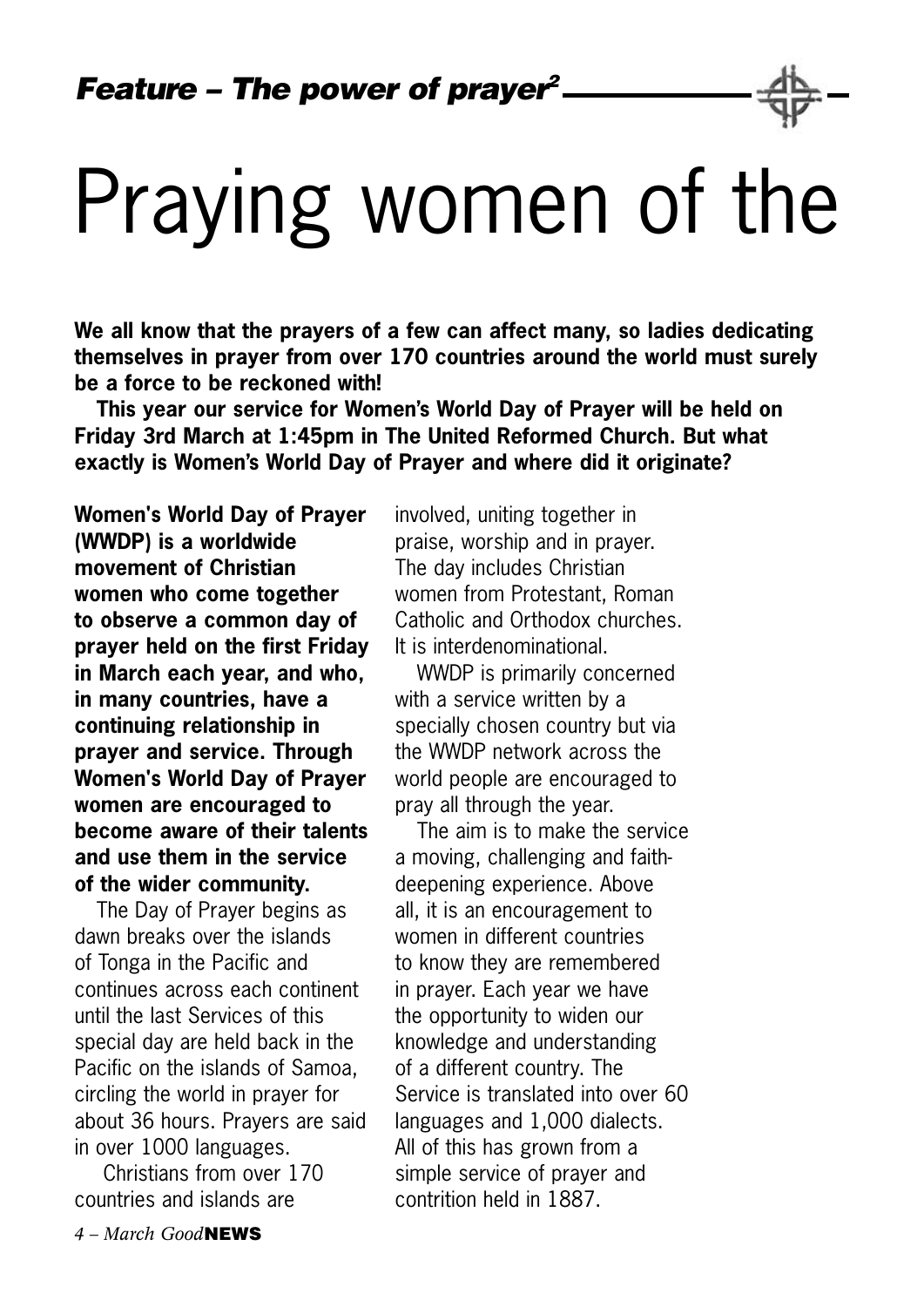# world



In England, Wales and Northern Ireland there are over 3,000 Women's World Day of Prayer branches holding around 5,000 Services involving thousands of women, men and children.

 All monies received from the offerings in England, Wales and Northern Ireland are used for the Prayer Movement, Christian Literature and Christian Educational Projects.

 The idea of WWDP began in 1887 in America. Mrs Mary Ellen Darwin James, President of the Woman's Board of Home Missions in the Presbyterian Church of America, was concerned for the poor immigrants from Europe and the Orient who had arrived in America looking for a new life. Believing that those who persistently prayed would become advocates of the powerless, she issued a call to set aside a "Day of prayer for Home Missions" when there shall be confession of individual and national sins, with offerings that will fitly express the contrition.

The first World Day of Prayer service was held in 1930 in

Scotland, probably in a house.

The theme was 'that Jesus may be lifted up'. It was written by a lady from Korea. Since then the themes have been planned well in advance and are even mapped out right up until 2011.

The service always ends with the hymn "The day thou gavest Lord us ended" and is a particularly poignant part of the theme.

The theme for this year is "Signs of the Times" and it has been written by the women of fifteen different Christian denominations from South Africa.

 South Africa – the Rainbow Nation – has enjoyed a decade of liberation, integration and healing following apartheid. However it has real problems today, including the spread of HIV/AIDS.

There is a strong religious feeling in the country. According to the 1996 census, 84% of the population belong to the Christian faith. Approximately 3% belong to other religions which include Hinduism (1.5%), Islam (1.5%), Judaism (0.2%), Buddhism, Confucianism and Rastafarianism.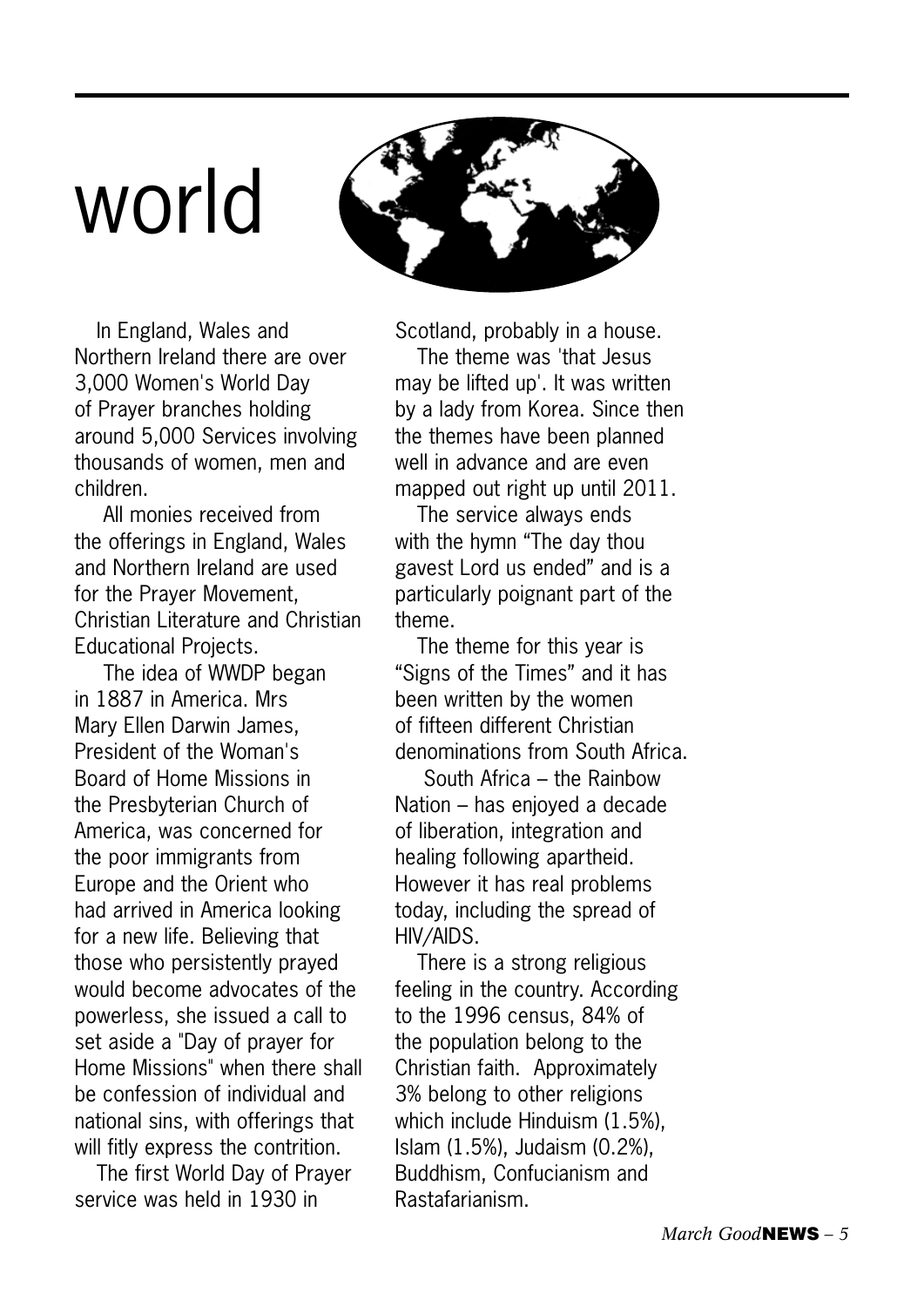Next year it is the turn of the Women of Paraguay to bring the theme "United Under God's Tent" to the service.

In Lindfield our speaker this year is Mrs. Kay McIntosh, who used to be our own Pastoral Assistant.

There will be a crèche and afterwards refreshments will be served in the hall

A very warm welcome is extended to all to join together in fellowship with many women all over the world.



The logo of WWDP has the cross in the centre formed by praying figures from the four corners of the earth. All are joined together within the circle of the world and enfolded in God's love.

"May this cross be a reminder of the women of WDP. They know first hand many realities: the pandemic of HIV/AIDS in Africa which is now exploding in other continents; the suffering and death that comes from civil war, ethnic conflicts, worker exploitation, religious intolerance - to name just a few.

But in this cross there is also a circle of light yellow with spirals and at the very centre a square of red coloured glass.



This graphic has been designed by Estelle Roos (Pretoria, South Africa). She was inspired by Luke 21 and Revelation 22 to portray the hope that we have in God and the signs of the times from an African perspective. The border has a clear African character and includes small three-legged pots, symbols of fellowship in South African communities.

The image of leaves is the central focus; they are our hope for the healing of the nations and indicate the coming of a new season. The shape of the leaves reflects the Trinity which is central in our hope, and this large symbol dominates over the smaller icons. The leaves of the trees of life are contrasted against the icons, symbols of distinctive features of the end times from Luke 21, which Jesus emphasised would occur.

 *– March Good*NEWS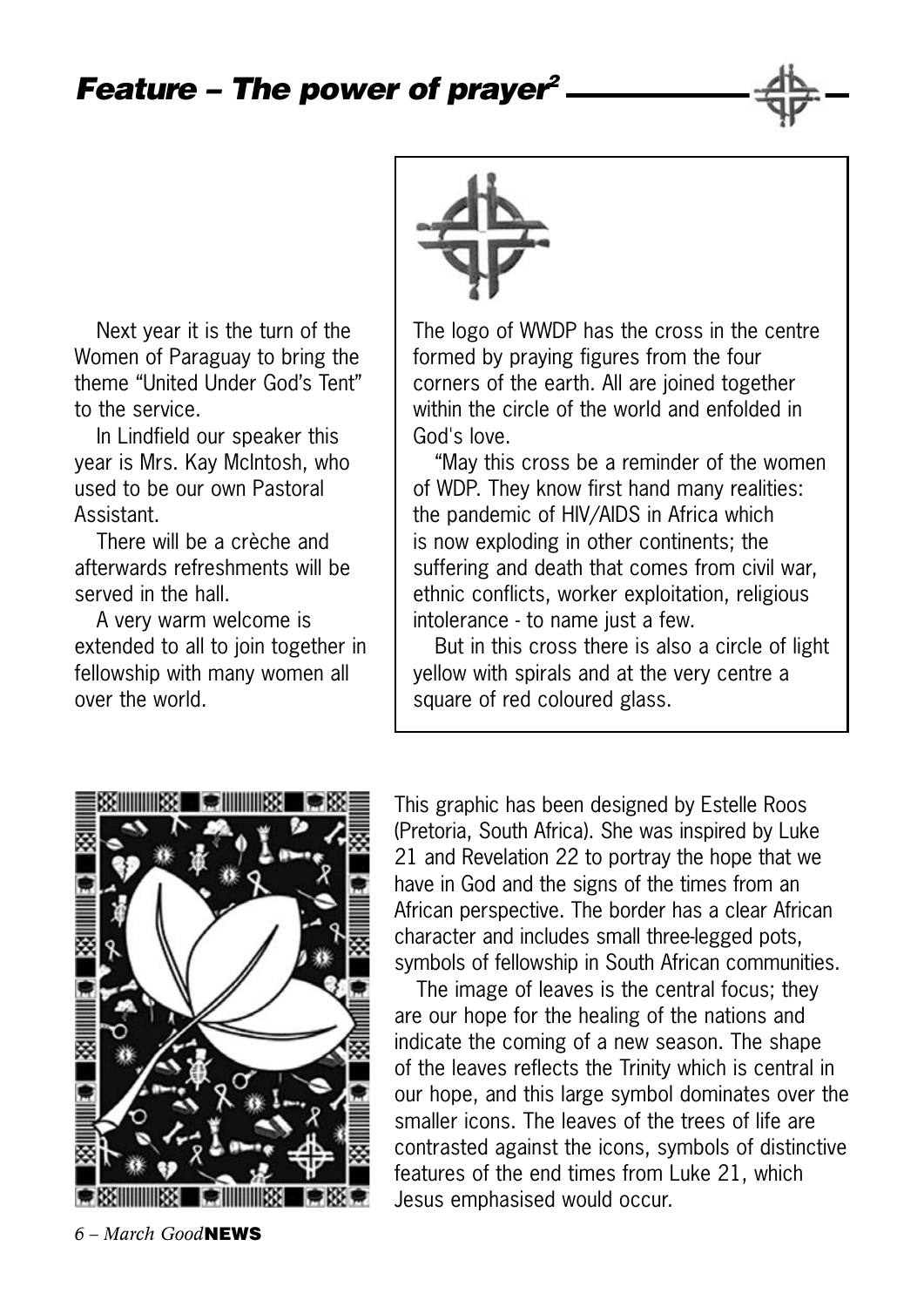# What if we all prayed together more?

This year it has been decided to alter the format and frequency of the prayer meetings which have hitherto taken place monthly on the fourth Thursday. It is our earnest hope that by having less meetings but slightly lengthened, it will concentrate our thinking and encourage more folk to come along. The dates for your diary are 23rd March, 22nd June and 28th September. We will begin at 7.45pm and continue until 9.15pm, during which time you will be welcome to come in for as little or as long a time as you wish.

At the first of these Thursday evenings (in March) we will be praying for the wide subject of 'Mission'. We are hoping to have input from our Mission Group; together with that, covering some aspects of more local Evangelism. In June it is hoped to have a Prayer Walk in the village, something we have not done for a long time. Then in September, when things start up again after the summer break, it seems appropriate to be in prayer for our Children's and Young People's Work and outreach in general.

Please do consider coming along on these three occasions. Praying together should be such an important part of our church fellowship, yet for some reason we do not give it priority here in Lindfield. Furthermore, with a Pastoral Vacancy coming up we will need to be in prayer for the future of our church, praying for our church leaders, for God's guidance and His will as we seek the way forward and, in due course, a new minister.

The Prayer Focus Group | 'a church that

prays together grows together'.

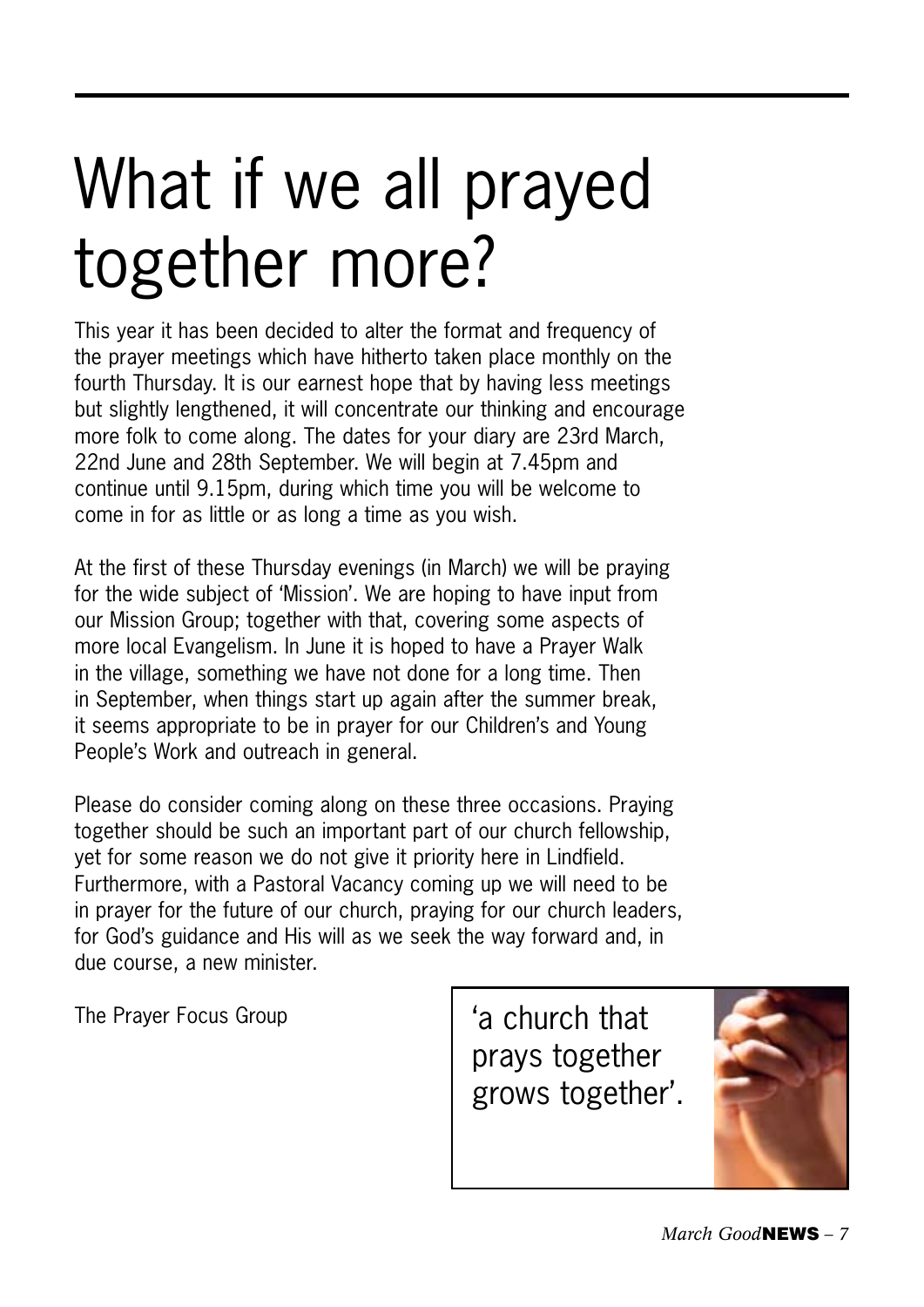## *Family News*

#### **Change of address**

Eileen West has moved to:- The Russettings, Mill Lane, Balcombe RH17 6NP

#### **Bereavement**

We extend our love and sympathy to the family of Irene Parr who died on 13th January. Please remember her daughters Pam and Christine in your prayers.

### **Free offer!**

Methodists have the Methodist Recorder, Boat owners have Boating Today, Baptists have the Baptist Times and members of the United Reformed Church have ...Reform! The monthly magazine, which contains denominational and wider Christian news, costs £12.75 for a year's subscription. However, a rare opportunity has arisen for just one reader of GoodNEWS to receive a copy of Reform free – yes entirely FREE – for the remainder of this year. If you would like to take advantage of this offer, please see Stuart Dew. In the event of there being several applicants, the editor (that is the editor of Good News, not the editor of Reform) will draw a name from a hat.

### **Thanks**

Paul Porter thanks those who visited him in The Princess Royal Hospital and for the prayers, cards and good wishes for recovery following his operation.

### **The Fellowship**

This month we meet on Wednesday 22nd March at 2.45pm. Our guest speakers will be the Rev Mike and Mrs Jean Gardiner. Tea and biscuits will be served at the end of the meeting. All are welcome to join us.

## **Mission Giving 2005**

As in previous years we are thrilled with the total that we have been able to give away to Mission. The total distributed during the year amounted to £37,500 (£10,000 from General Fund and £27,500 from designated giving by members and regular worshippers).

Approximately £23,500 went to organisations involved in overseas mission including relief and development, £10,500, to those working in the UK and the balance to individuals who we are supporting regularly as a church.

Our thanks to all who gave so generously.

**Congratulations** to Gladys and Paul Porter and to Mary and Chris Comber. Both these couples celebrate their Golden Wedding at the end of March.

 *– March Good*NEWS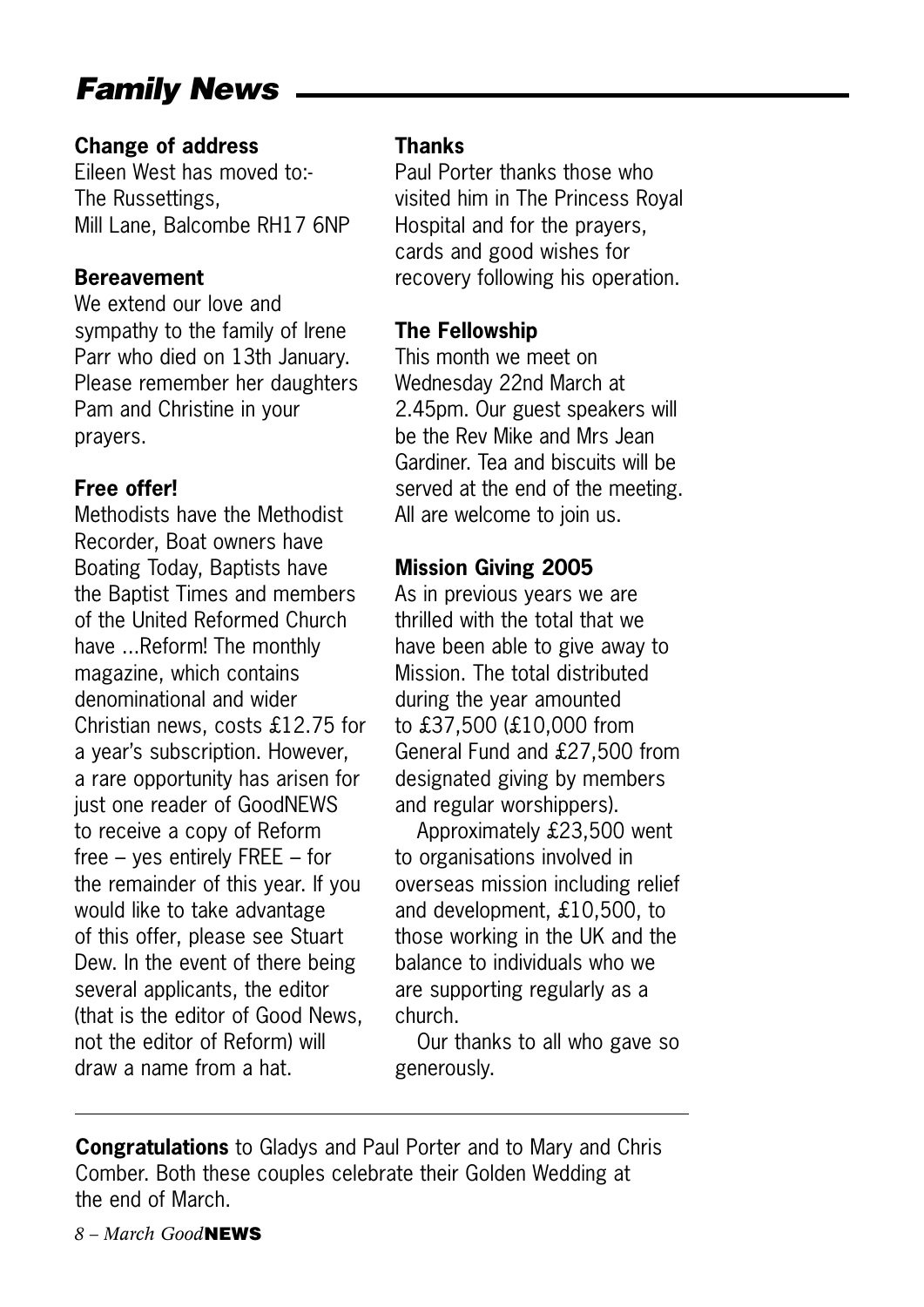## 236 years of membership!

As well as celebrating her 100th birthday in December, Kitty Wood has just clocked up 80 years of church membership here. When she joined the Congregational Church on 6th January, 1926, she had recently married the organist. There were very few members back then, and Kitty and the faithful few kept the church at Lindfield going through some very lean years, when it could so easily have closed down. However, since the 50s and 60s the fellowship has

grown and now has a membership of over 200. So we say to Kitty a huge 'Thank you' for her loyal and faithful service over these past 80 years.

Mary and Chris Comber, have served for 106 years between them – Mary 56 years on 2nd March and Chris was 50 years last November.

Chris tells me he was encouraged to join by the Rev Albert Trinder (Mary's Father), who thought as he had just become engaged to his daughter, it was only right and proper that he should become a church member! (Beat that for an excuse!) Mary and Chris have served this church faithfully in a variety of ways. As a church we are so grateful to Chris for being one of our very capable church organists, and Mary may well be best remembered for her role as an officer in the Girls' Brigade over many years, but there are other tasks, too, that are still being done by this hard-working couple.

Betty Billins (then Betty Willis), came into membership on 1st March 1956. At that time she was a member of the thriving Young People's Fellowship. Like Mary and Chris, Betty has worked hard in the life of the church ever since. For over 20 years now Betty has been in charge of the flower rota and organised the floral displays at all the church festivals. She has just retired from the latter part of this job, and this is a good opportunity to express our very sincere thanks to Betty for this valuable and loyal piece of service.

Ministers have come and gone, lots of changes have taken place, both in the premises and the styles of worship and activities, but their friendship and encouragement continues to be an example to us all. 236 years of membership between them – Wow! From the church family at Lindfield URC, our heartfelt thanks to Kitty, Mary, Chris and Betty.

*Fiona Tingley*

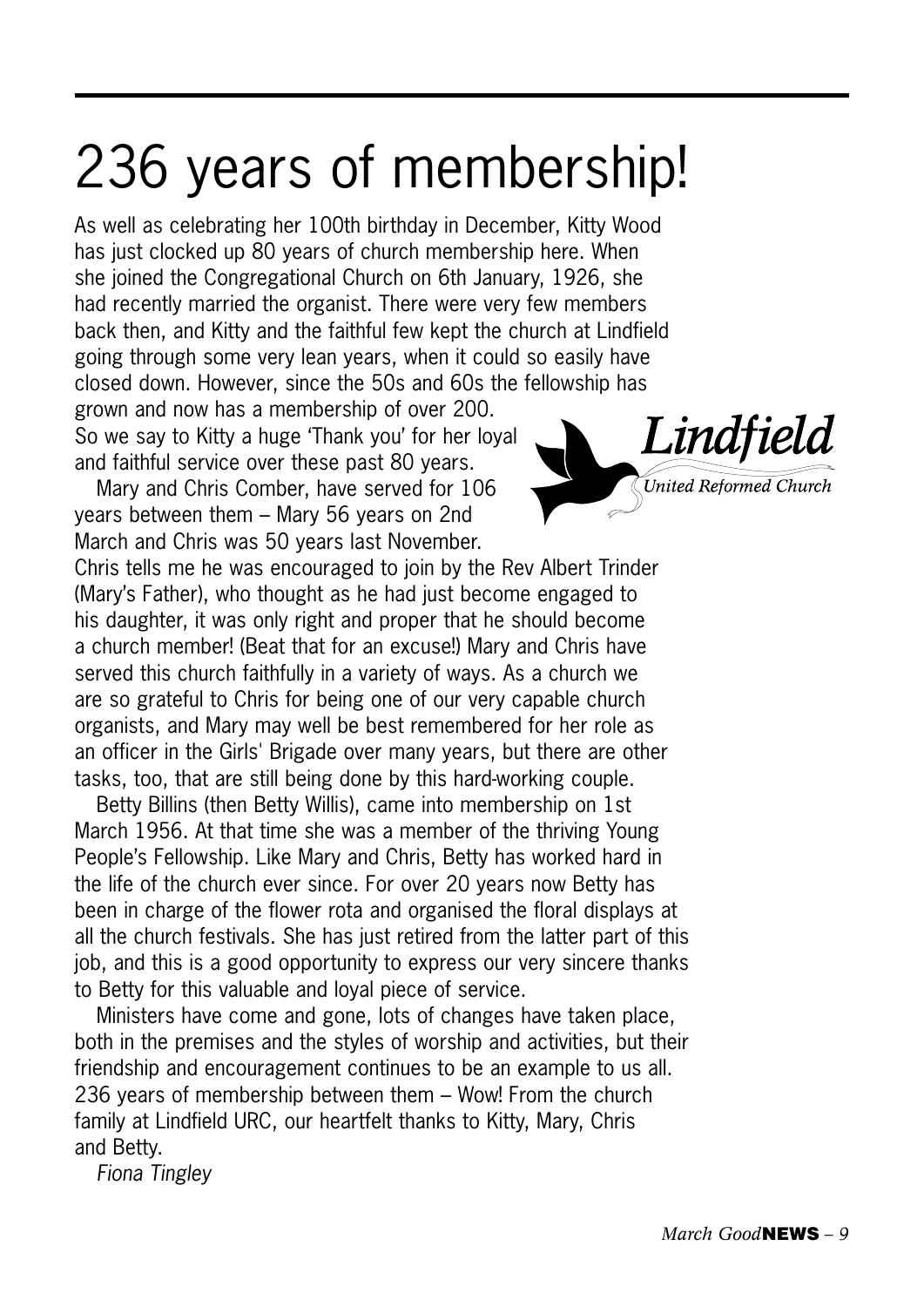## Restraint under fire

During demonstrations in Beirut against caricatures of the Prophet Mohammad, hooligans laid siege to an entire neighbourhood in the Christian quarters of Achrafieh. Because Lebanon's religious communities are so highly polarized along sectarian lines, the violence had the frightening potential to ignite civil war.

That this was avoided is due in large part to Christian leaders, like Lebanese Forces leader Samir Geagea, who encouraged the residents not to react in anger, and to the residents themselves, who showed remarkable restraint as they watched their properties being ransacked and destroyed. Source: The Daily Star, Lebanon 7/2/06

## **Church is important**

Nearly 60% of people in Britain believe that a place of worship makes their neighbourhood a better place to live, according to an Opinion Research Business attitude survey. Only 11% of respondents disagreed with the statement, reflecting widespread approval of the role of the local Christian community. When asked if "a place of worship is an important part of the local community", 72% of people backed the statement, while 11% again disagreed.

Source: Church of England Newspaper 3/2/06

## **Ban for 'exclusive' Christian Union**

A Christian group at the University of Birmingham says it has been banned from using facilities after refusing to open membership to those of other faiths.

The Evangelical Christian Union (CU) said the Student Guild wanted it to change its constitution and impose a Guild leader onto its executive. The CU said it has also had its bank accounts frozen by Guild authorities. The Guild has said any of its students should be able to join any of its societies.

But Andy Weatherley, from the national support body the University and Colleges Christian Fellowship, said: "Christian Unions should be permitted to restrict membership to only those people who profess faith in Jesus Christ".

President of the Guild, Richard Angell, said: "We have to ensure by the 1984 Education Act that all of our societies are open to students' membership and that the procedures which we go through to allocate those resources are fair and equitable across the board.

Source: bbc.co.uk 25/01/06

*10 – March Good*NEWS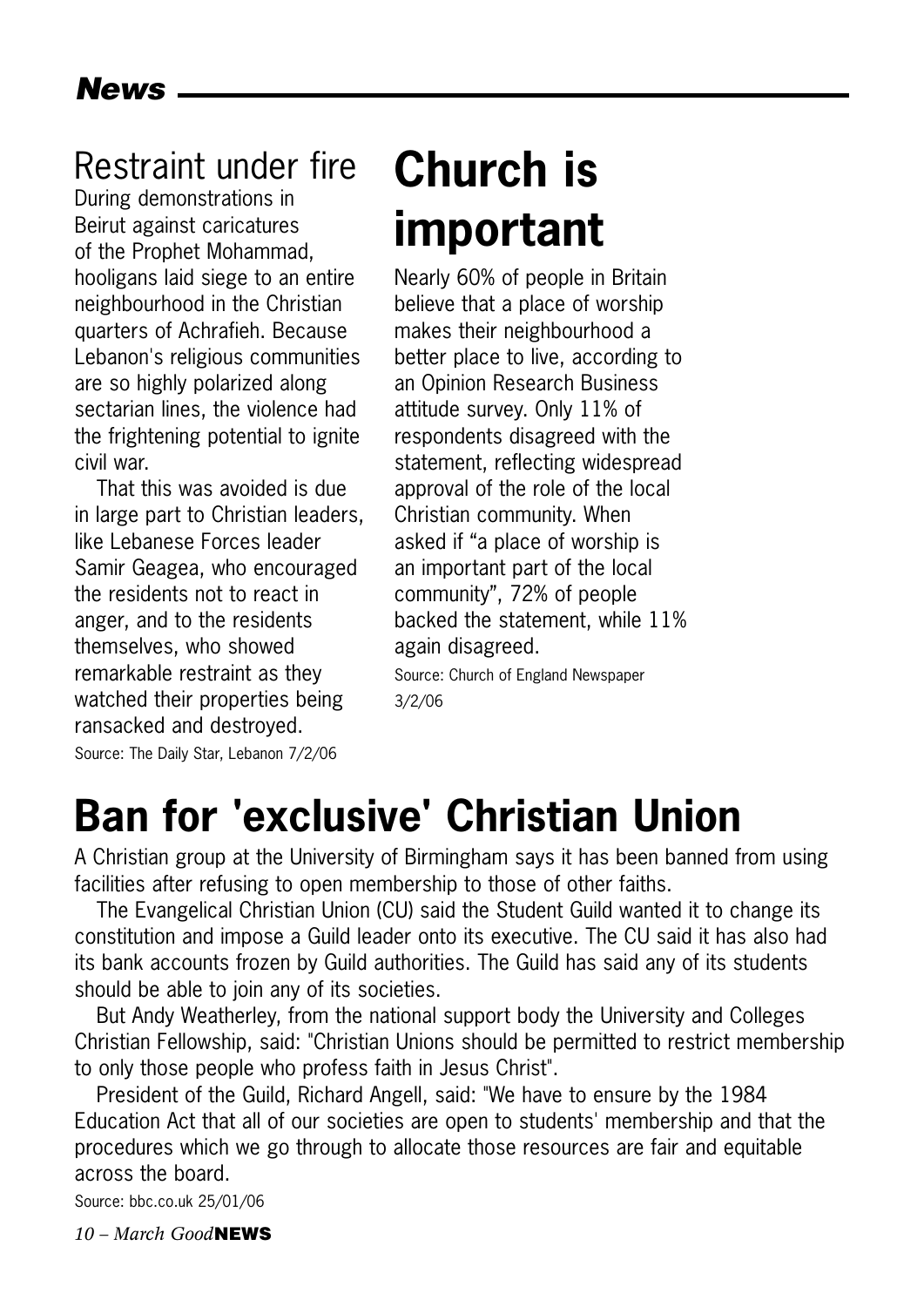## *The Ban(ne)d Interviews!!*

# Janet Goodenough

**This month it falls to David Tingley to go in search of the musical truth from Janet Goodenough, a pianist in the church worship group.**

David: Janet, you play piano in church, do you play any other instruments?

### **Janet: No.**

If you could instantly play anything else, what would it he?

**Well, I do like the saxophone & clarinet, but wait, I know, it would be the harp. Now I think about it, it would definitely be the harp; a unique and beautiful sound.** 

Do you enjoy any particular music styles personally?

**Classical; we go out to a few concerts.**

Back to your piano playing in church then, how important do you think worship is within services?

**Very high on the priorities. I find it lifts my spirit when I sing, and I can feel closer to God.**

Can you worship while 'serving' in the music team?

**Yes I can. Playing in church is totally different from playing in a concert. I sometimes sing while playing the piano, as I almost 'have to' in worship!**



Are there any special events you have played at?

**I used to play a bit for Weddings and Funerals. It felt special to be involved in these personal services.**  Ron [your husband] plays guitar and sings doesn't he? Do you ever do duets together?

**Funnily enough that's how we got together over 30 years ago!** Really, kind of like a travelling Pop Idol! Were you (wait for it!) good enough! Sorry, joke over, tell me more…

**We joined forces with another couple, wore matching mini-skirts (the girls!), and sort of toured around this general area doing various youth events, at coffee bars, for instance. Oh and once did a Beach Mission too!**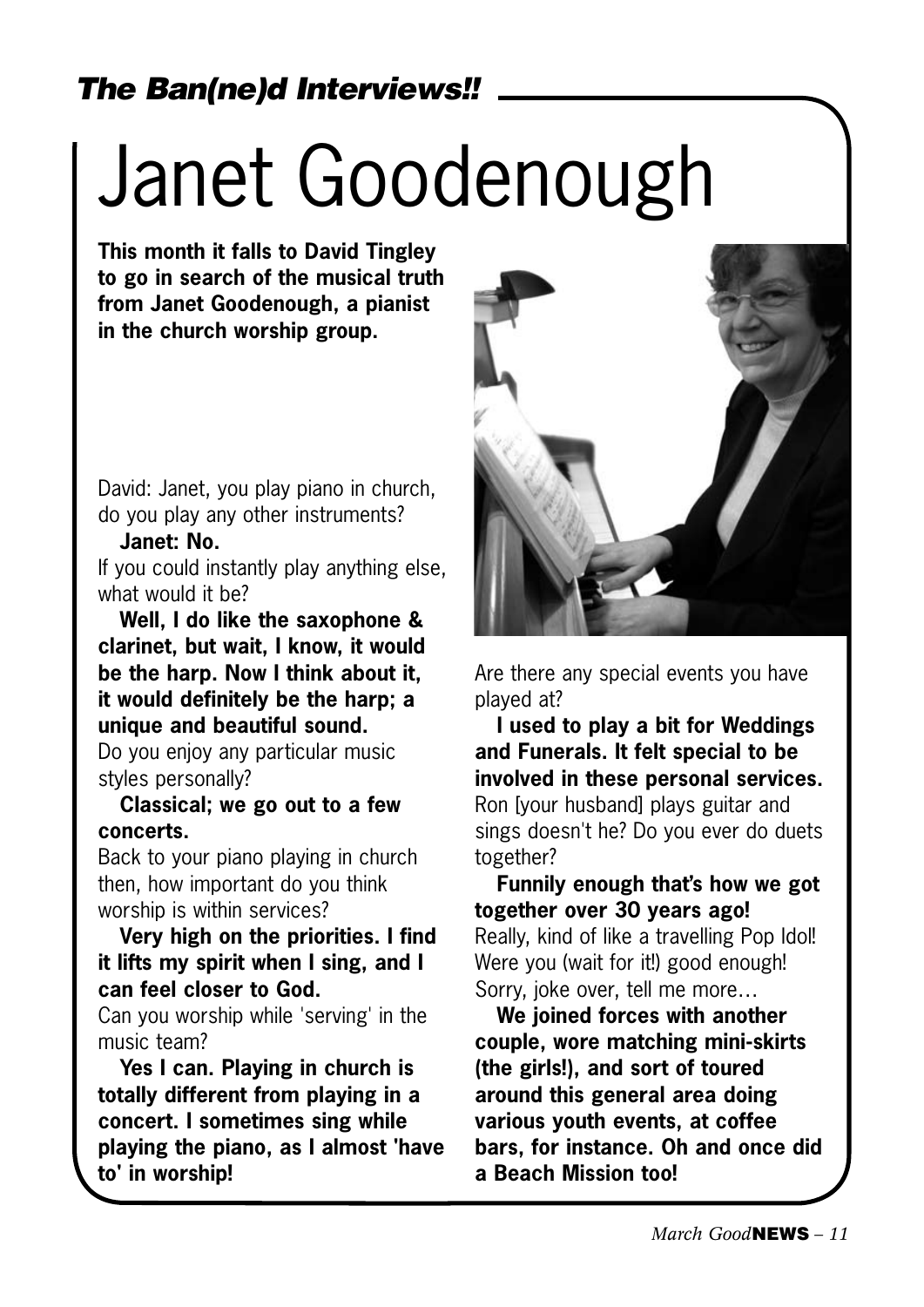## *March church diary*

| 2nd<br>Thursday<br>4th | <b>Church Meeting</b><br>8.00pm                                                          | 18th<br>Saturday              | 8.45-9.30am<br>Sat Morning Prayer<br><b>Meeting All Saints</b>                              |
|------------------------|------------------------------------------------------------------------------------------|-------------------------------|---------------------------------------------------------------------------------------------|
| Saturday               | 8.45-9.30am<br>Sat Morning Prayer<br><b>Meeting All Saints</b>                           | <u>19th</u><br>Sunday         | 9.30am<br><b>Stuart Dew</b><br>11.00am Stuart Dew                                           |
| 5th<br>Sunday          | 9.30am<br>Communion<br>Colin Bones<br>11.00am Colin Bones                                |                               | <b>Fairtrade Stall</b><br>6.30pm<br><b>Colin Bones</b>                                      |
| 8th<br>Wednesday       | 6.30pm<br>Prayer & Praise<br>12.30pm                                                     | 22 <sub>nd</sub><br>Wednesday | 2.45pm<br>Afternoon Fellowship<br>8.00pm<br>Elders' Meeting                                 |
| 10th<br>Friday         | Lunch Fellowship<br>12.30pm<br>Lunch Fellowship                                          | 25 <sub>th</sub><br>Saturday  | $8.45 - 9.30$ am<br>Sat. Morning Prayer<br><b>Meeting All Saints</b>                        |
| 11th<br>Saturday       | 8.45-9.30am<br>Sat Morning Prayer<br><b>Meeting All Saints</b>                           | <u>26th</u><br>Sunday         | 9.30am<br>Colin Bones<br>11.00am<br>Communion -<br>Colin Bones<br>6.30pm<br>Prayer & Praise |
| 2th<br>Sunday          | 9.30am<br><b>Colin Bones</b><br>11.00am Coin Bones<br>6.30pm<br>Communion<br>Colin Bones | 28th<br>Tuesday               | In Touch<br>7.45pm                                                                          |
| 16th<br>Thursday       | House Groups                                                                             |                               | <b>OTHER LOCAL EVENTS</b><br><b>LISTED ON BACK COVER</b>                                    |
|                        | Fairtrade Fortnight<br>6-19 March 2006                                                   |                               | Guarantees<br>a better <del>de</del> al<br>for Third World<br>Producers<br>FAIRTRADE        |

 $\label{eq:2.1} \frac{1}{\sqrt{2}}\left(\frac{1}{\sqrt{2}}\right)^{2} \left(\frac{1}{\sqrt{2}}\right)^{2} \left(\frac{1}{\sqrt{2}}\right)^{2} \left(\frac{1}{\sqrt{2}}\right)^{2} \left(\frac{1}{\sqrt{2}}\right)^{2} \left(\frac{1}{\sqrt{2}}\right)^{2} \left(\frac{1}{\sqrt{2}}\right)^{2} \left(\frac{1}{\sqrt{2}}\right)^{2} \left(\frac{1}{\sqrt{2}}\right)^{2} \left(\frac{1}{\sqrt{2}}\right)^{2} \left(\frac{1}{\sqrt{2}}\right)^{2} \left(\$ 

*12 – March Good*NEWS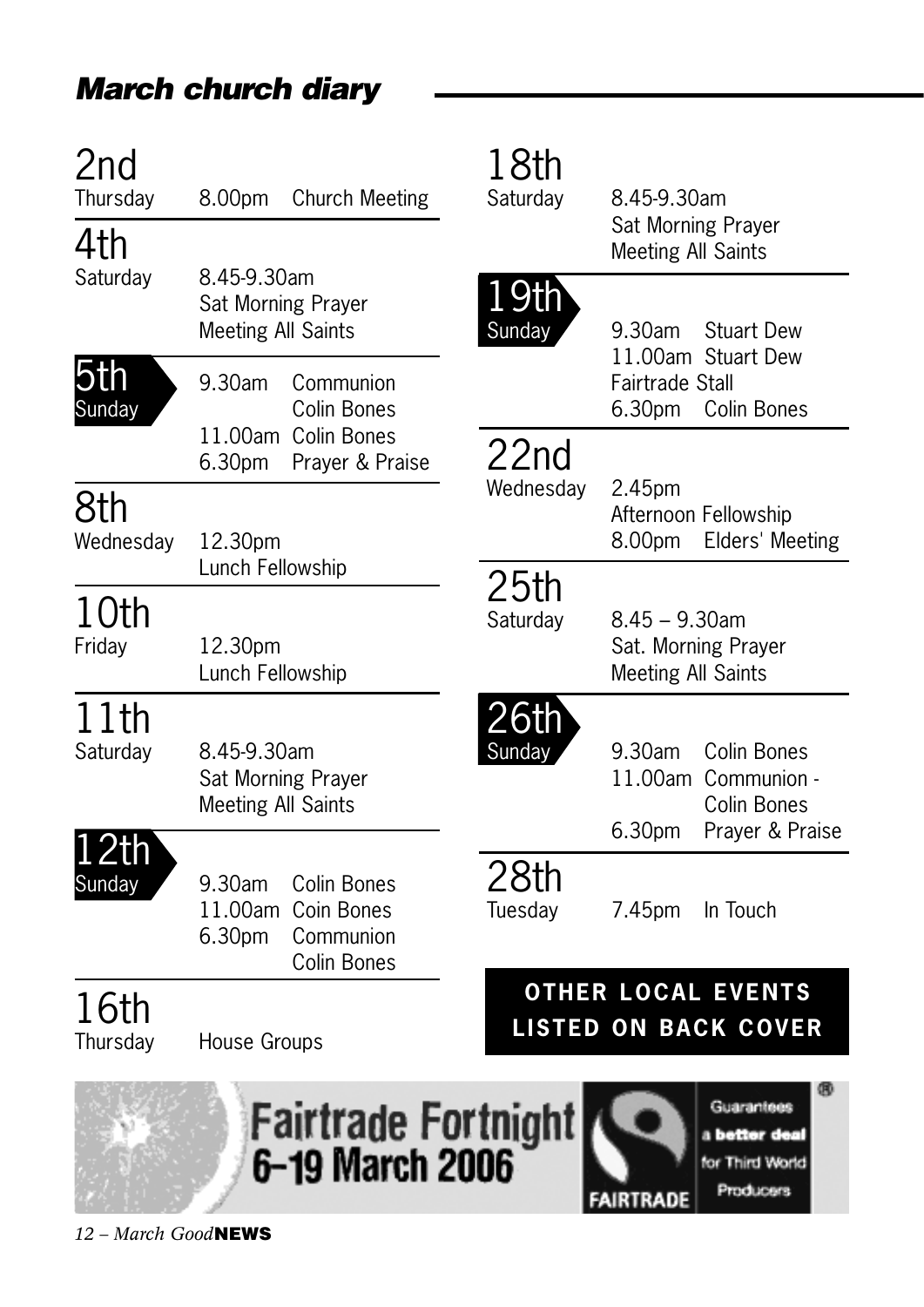'When we went to the Palace!"

### **In Touch 28th March 7.45pm**

We are looking forward to hearing John and Anne Blake re-live their invitation to Buckingham Palace Garden Party.

The evening will include a short video of the event.

## Sunday services explained...

The **9.30am service** is an opportunity for all age groups to join in a relaxed informal time. There is a crèche, and after about 20 minutes children and young people up to age 14 go out to their own groups on most Sundays.

**Coffee** is normally served between the morning services and after the evening one.

The **11.00am service** is usually more set and formal.

At **6.30pm** it is sometimes a celebration, sometimes a quieter ministry time and sometimes an open communion service or something quite different!

**Personal prayer** is available after every service. Prayer requests and brief statements of praise for answered prayer can be put in the red book on the concourse table. We can also offer personal prayer ministry at home or in hospital.

We **do not take up an offering** during the services, but all those wishing to give are invited to place a gift in one of the bowls at the doors before or after the service. Thank you.

Cassette **recordings of services** can be borrowed free from the church.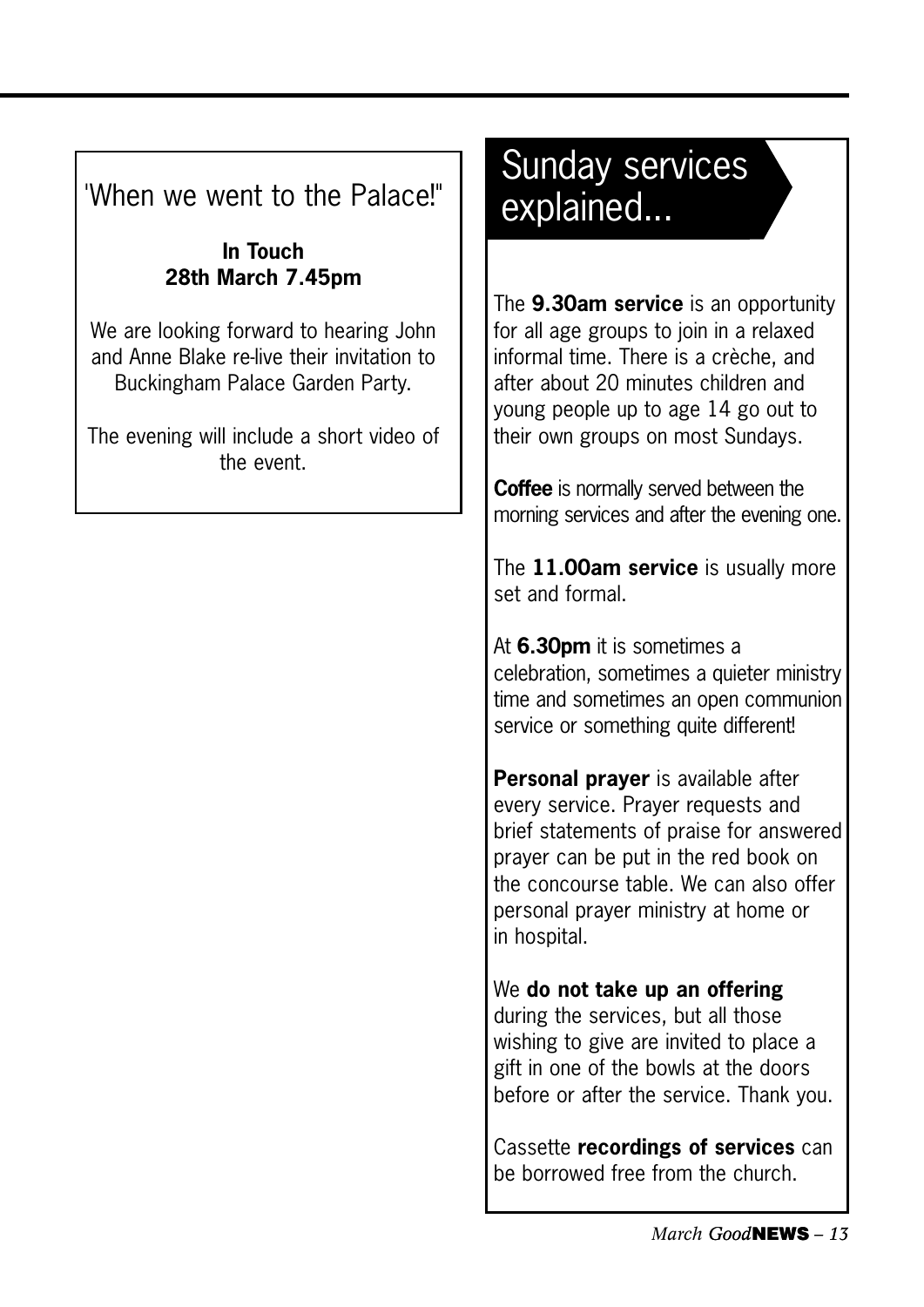# Saltworkz Café

#### **A NEW NEIGHBOUR IN AMERICA LANE SHOPPING PARADE**

If you're a local resident you won't have missed the frantic building works going on at 34 America Lane, Haywards Heath at the end of last year - the shop that used to be a Wine Store but had been empty for a few years until the sights and sounds of workmen appeared to do the make-over. Now it has opened as the Saltworkz Café.

This month we will be devoting our mission giving to Saltworkz. Photos and other information are available at the Mission Display Area. If you would like to give, please use the special envelopes and place your gift in the offertory at any Sunday service. Please complete a Gift Aid Slip if appropriate.

We are also pleased that Graham Nicholls and Nigel Goodenough will be sharing more about the project in our morning services on 19th March. In the meantime here are some answers to questions that some may be asking;

#### **What is Saltworkz Café?**

Well, not surprisingly, it really is a café! There is coffee, which by all accounts tastes as good as anywhere else in the world and home-made cakes served all day. Also there is a breakfast menu with everything from bacon butties to cereal and toast and a lunchtime menu with sandwiches and hot snacks made to order.

So it's worth a visit just for that. But there's more than just food and drink.

**Who is the café for?** Everyone is welcome, from babies in arms to OAP's. We want to encourage a real family atmosphere.

#### **What else is there?**

There are computers with Internet access at a nominal charge of 50p per ½ hour. The computers have all the latest software for word processing, making presentations and spreadsheets—everything from writing a letter, doing your homework or buying something online.

If you're not used to using computers the staff in the café will be only too pleased to help you get started and be on hand to rescue you if you get stuck!

For young children there's a safe play area outside by the patio and a fun play table with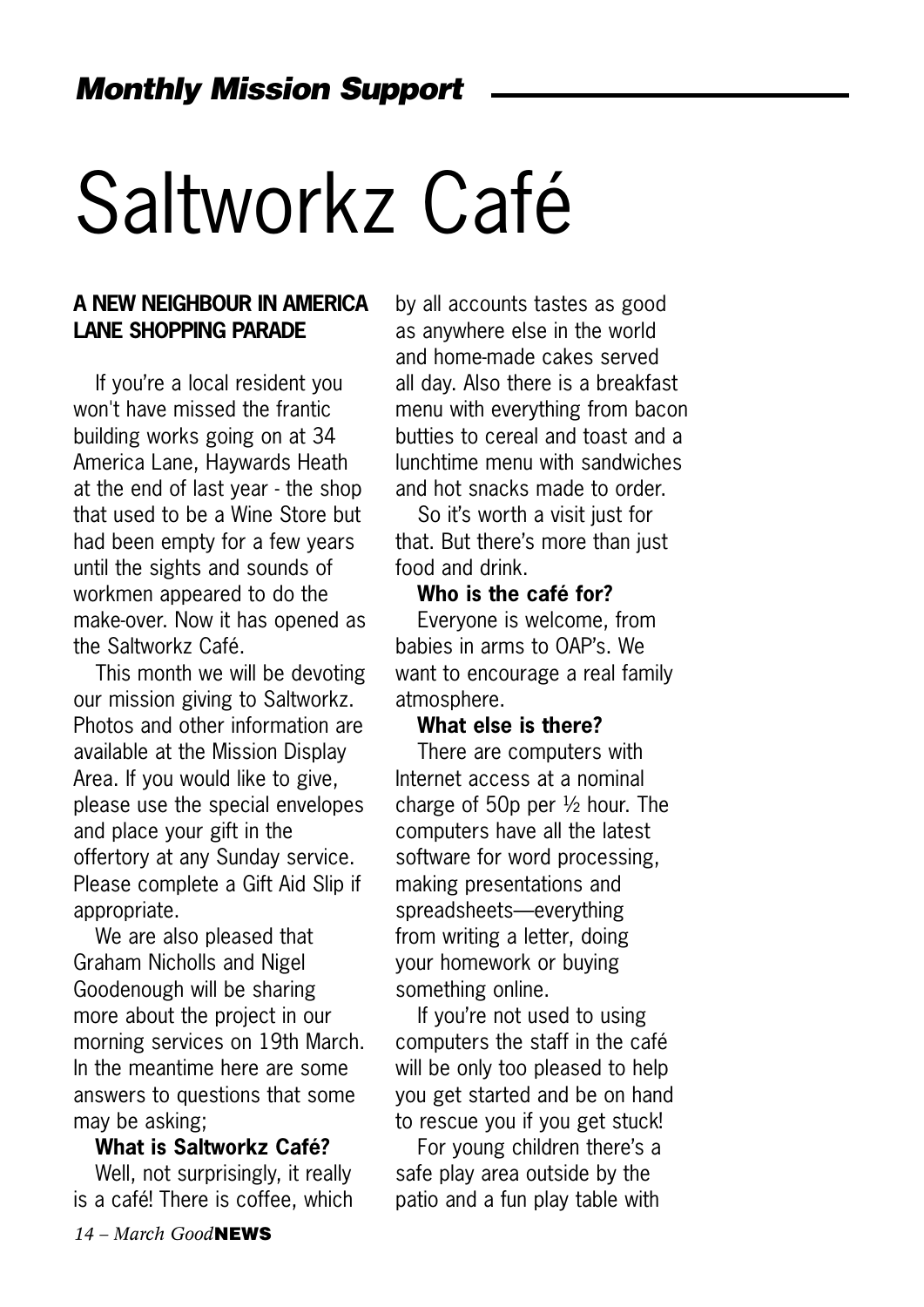some toys and there are high chairs available.

### **What are our aims?**

We really want it to be a community café—somewhere that people of all ages can relax and enjoy a time alone or with friends. We also want it to be a focal point for information and help.

### **Why call it Saltworkz Café?**

About 2,000 years ago, Jesus Christ said to his disciples "you are the salt of the earth".

This is a good description of Jesus' followers sharing the good news about Jesus Christ and showing it by the things they do.

Saltworkz began with Christians in Haywards Heath showing the good news in the local area by helping people and arranging community activities.

They started off with a series of one-off events like kids clubs, sports competitions and family fun days, but decided it would be good to have a permanent base which could be a meeting point for the local community, and a good place for the churches and other agencies to offer help and advice.

**The café is now open weekdays from 8.00am to 5.00pm and you are warmly invited.**



## Tearfund Support Meeting

The next meeting on **Thursday 30th March at 8.00pm** will be at Lindfield URC

We are pleased that Ian Roberts, Tearfund's South East Area Coordinator will be with us to bring up-to-date information of the work. He will also talk specifically about Tearfund's new 'Killer TB' pack.

Gordon & Brenda Wilkinson, our local representatives, will be back from their trip to South America and will be able to report on that too.

In addition we are hoping that Andrew Berry, Campaigns Coordinator will be with us.

This should be a very informative and inspiring time so please put the date in your diary.

We look forward to seeing you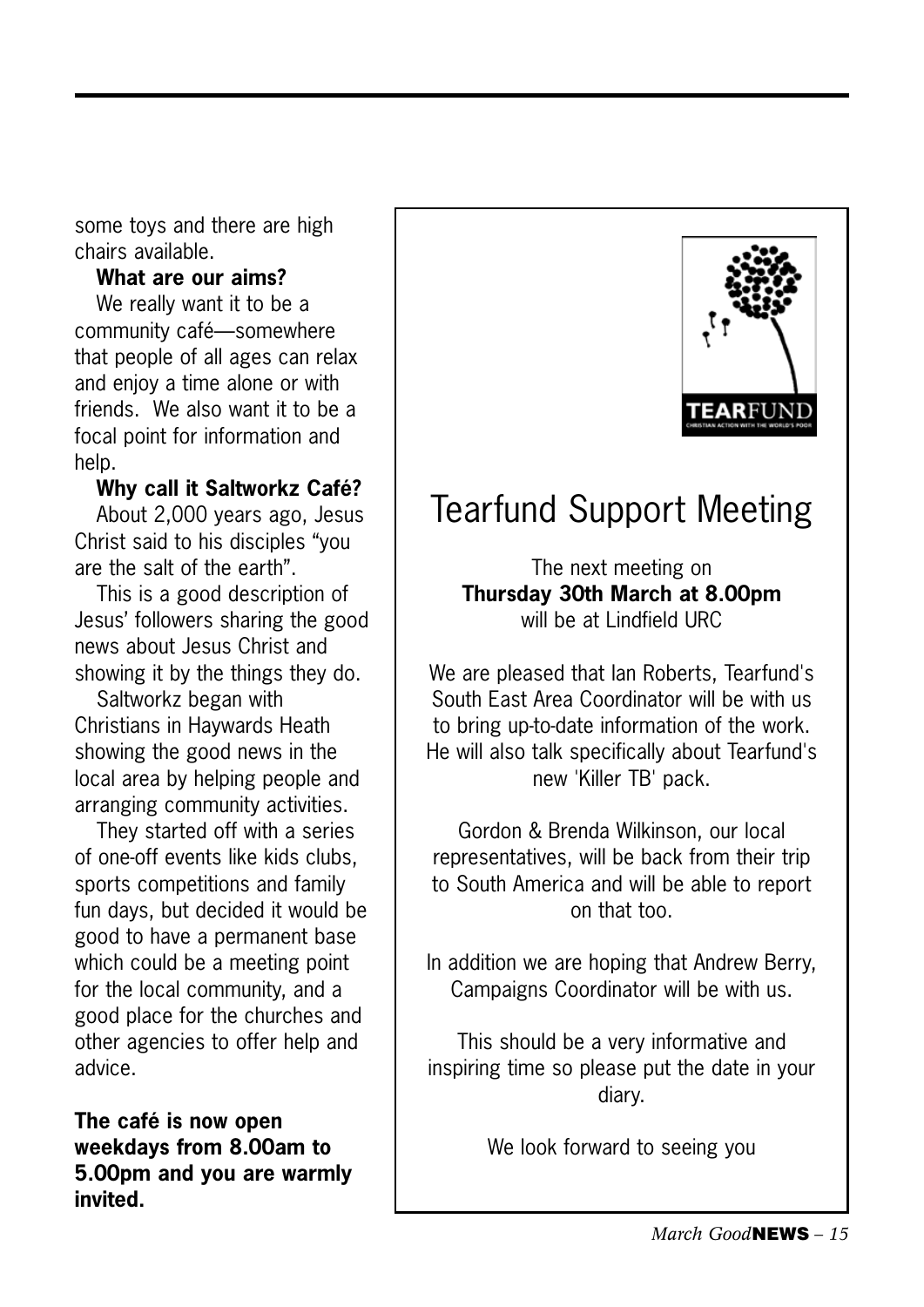## News from the BB...

**The autumn session for the Company Section culminated with the Badminton Competition at Oathall School when our Boys held on to the Junior trophy they won last year. We also gained the most points in the Senior event, but for technical reasons, could not be awarded the Cup. Thanks to Charlie Tingley for giving the lads the benefit of his expert advice.** 

We have welcomed new members into our Junior and Anchor Sections, among them George Burch. George is an interesting young man: the first 4 year old to join the BB in Lindfield (George has a good BB pedigree: his uncle Andrew Bennewith was a Beal VC Award winner in Paddy Lay's time). Now we have official permission to work with these very young children, we want to gain experience and understanding of their needs. It is amazing to think that we now have members born in the 21st century!

At our Junior Christmas party, we said farewell and 'thank you' to Joe Horton, who has been helping with the Juniors for the past two years. Joe was one of three young people who have been helping with our Juniors and Anchors: we shall be losing the services of all three by the

summer when they go on to university, and this will affect our ability to staff our activities. If anyone is aware of a young person who may wish to help out with our younger age groups on a short term basis – perhaps to help the young man/lady gain the service section of the Duke of Edinburgh's Award – it would be appreciated if they would get in touch with me.

As a Company, we were sad at the passing of our good friend Richard Tucker. Paddy Lay reminded me that Richard had instigated the formation of the Company in 1972, as a Christian organisation for Boys to work alongside the GB, and he and Lyn were always faithful supporters of our events. Richard was a man of many Christian graces, who served his Lord faithfully all the days of his life, and surely all the trumpets sounded on the other side.

During the coming months we shall be working for competitions and awards, culminating in our Display on Friday 19th May. On the national horizons, there are a number of changes proposed to BB, including a very controversial one to turn the movement into an organisation for both sexes, to be debated and decided early next session.

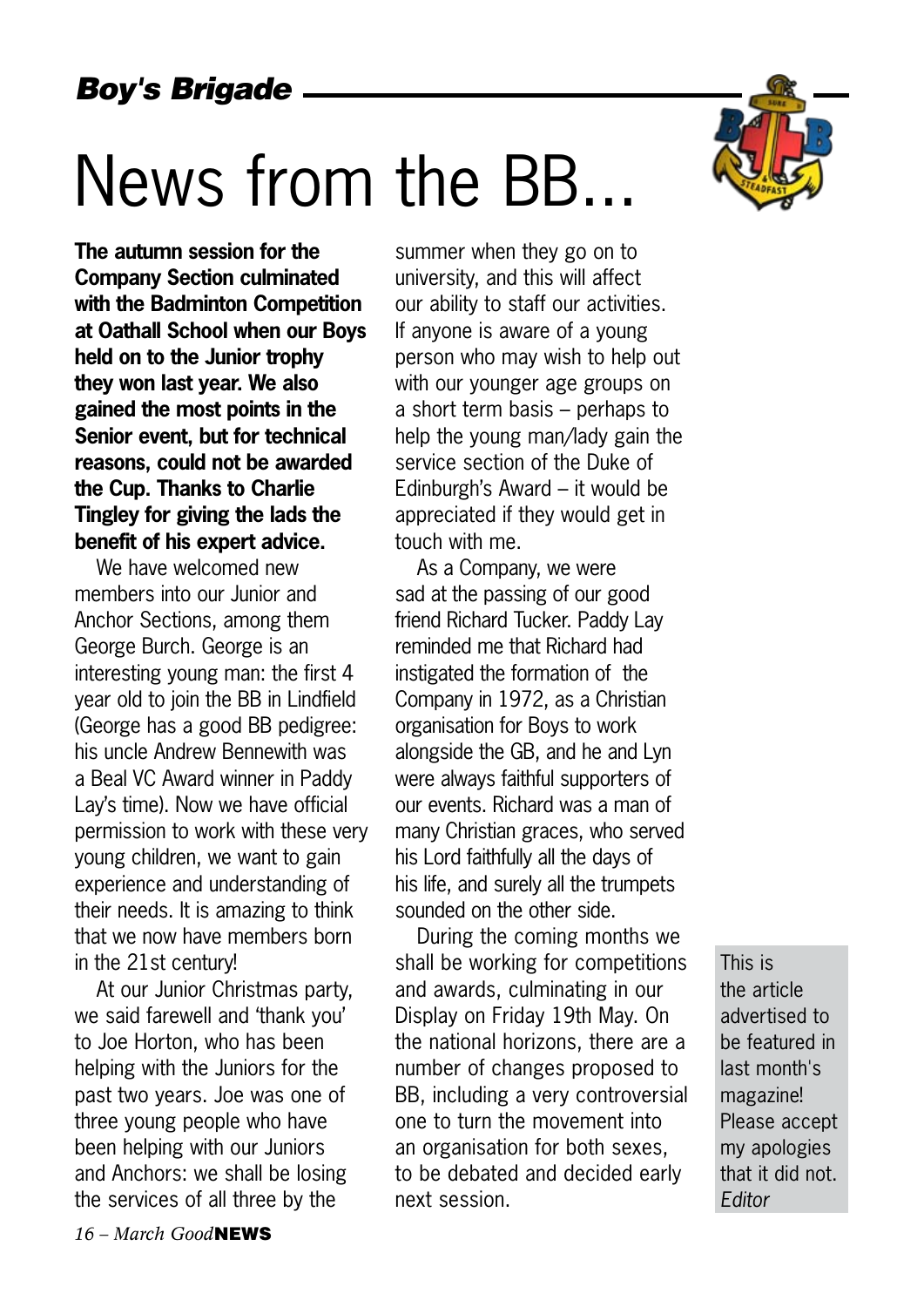## Diamond Jubilee Gala Concert

The Mid Sussex Choir (in which quite a number of our church members sing), is celebrating its 60th Anniversary with a special concert on 1st April – yes, truly, it is 1st April! It will be held in Oathall Community College at 7.30pm. The choir will be accompanied by a chamber orchestra, and Charlotte Shorthouse will be the soloist in Elgar's "The Music Makers". The programme will also include a number of favourite opera choruses and an arrangement of "The Lord is my Shepherd" by Howard Goodall (theme from the BBC TV series 'The Vicar of Dibley'). It should prove to be an enjoyable and varied programme.

Tickets in advance are Adult, £9, Senior £7 and Child/Student £4. (Also available on the door at £10, £8 and £5.) So it is worth booking early and you can get your tickets from any of the following who sing in the choir: Elise Burden, Sue Dunford, Doreen Fowler, Carol and John Merrett, Fiona Tingley, Pat Waller or Graham Wood. We hope we will see you there for this very special concert.

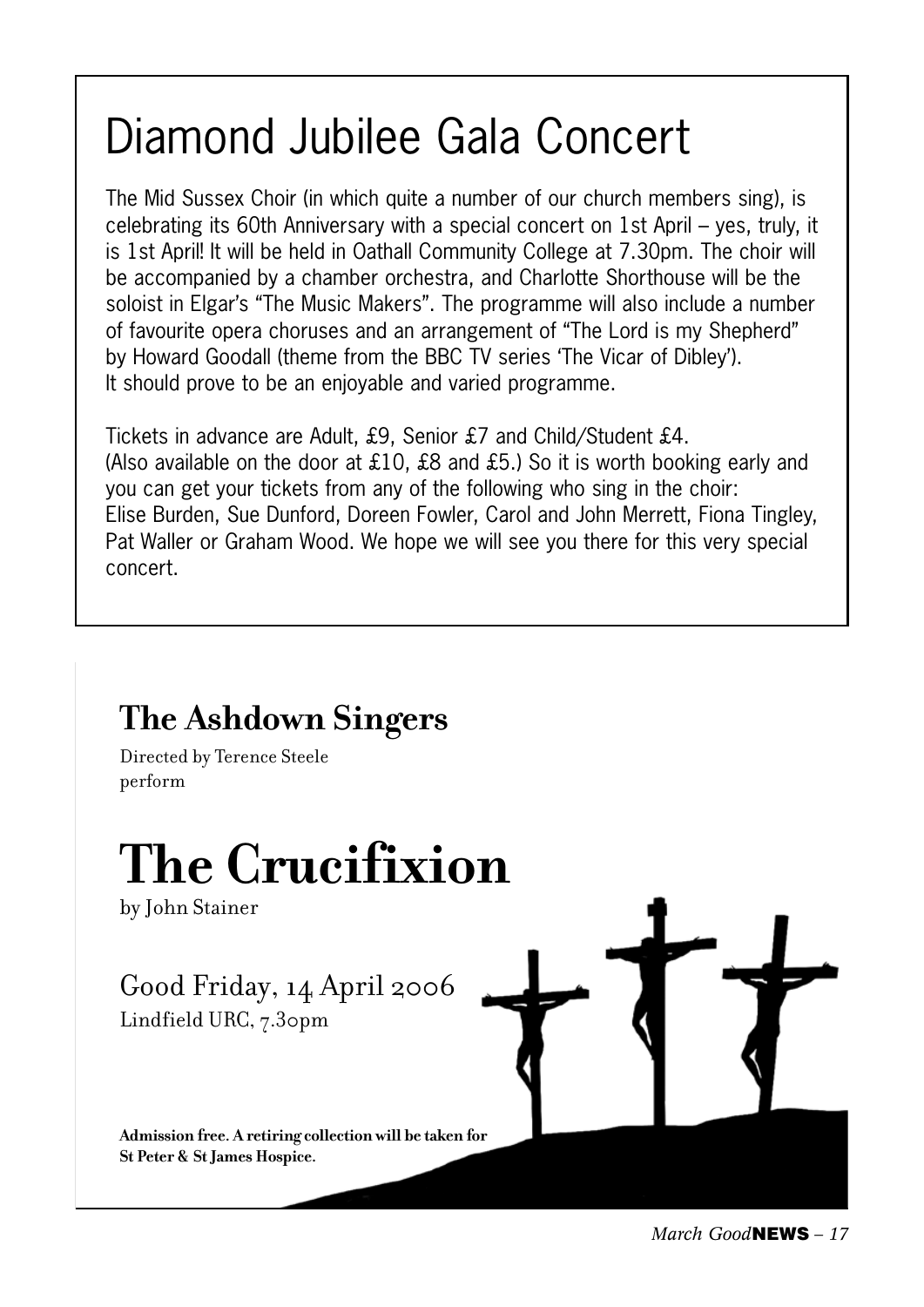## Releasing hostages

On Saturday 14th January, some 36 men were treated to a cooked breakfast followed by a talk by David Goodenough providing an insight to a small part of what happened in the Lebanan Civil War in the late 1980s / early 1990s. David was then based in Cyprus as an Advisor to the Middle East Council of Churches. David explained his role in the negotiating chain and how success was often achieved where as little publicity was attracted as possible. For instance, the most successful negotiator was only known by his first-name of Tarick.

David informed us that the 'Western' hostages known to us, for example, Terry Waite, Terry Anderson and Jerry Levin, were only a small percentage of the hostages taken, and when the civil war ended there were still 350 Middle Eastern hostages in captivity. Jerry Levin (an American Journalist) escaped when one morning he awoke to find the chain, which had previously attached his leg to a radiator, had come off, and the barred-window was open – this was arranged after a ransom had been paid by an Austrian businessman. Throughout the civil war only one Russian was taken hostage which could have something to do with the handling of sthe ituation by Russia – they in turn took a Lebanese hostage then traded 'body parts' until both hostages died - but no more Russians were taken hostage!

Whilst in the Middle East David experienced a far more 'serious' look at life by most people who were genuinely trying to find the truth and whether God exists, and this led to several experiences of the 'God at work' he heard of / experienced himself :-

Once he met a famous 'former' hitman' in Beirut – this man didn't own a car so whenever he wanted to get anywhere he would steal one. On one occasion, when ordering the driver out of his car at gun-point he met with refusal and when at close range the hitman fired his gun at the driver, remarkably the bullet rebounded back off the car bodywork and took a nick out of the hitman's temple; being a 'crackshot' having killed countless people before, the hitman concluded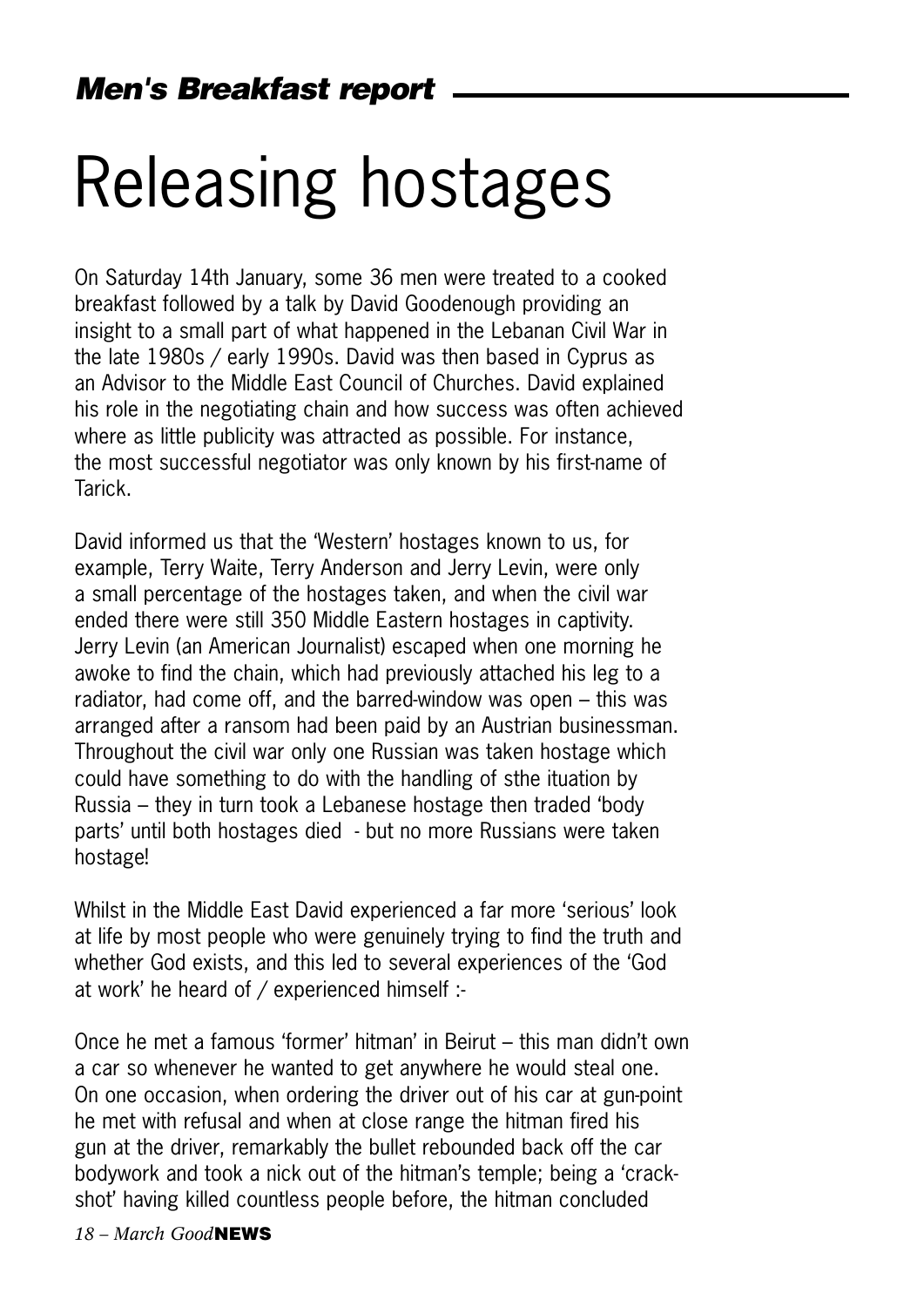that only God could have organised this impossible act, which started him on a journey of discovery which ended with him finding Jesus Christ and renouncing his former way of life.

A Leader of the Shi-ites, by realising that Jesus was the most powerful person in the Koran, went on to study the New Testament Gospels and by accepting the facts became a Christian.

When missiles were being fired from a crusader fort at a church where people



were praying, an Angel appeared in the sky and turned one of the missiles around and back to the fort blowing it to pieces.

David was once in a Boeing 707 which when coming in to land at Beirut airport encountered anti-aircraft fire, but the aircraft was able to take evasive action and everyone survived, which would not have been possible in most other commercial aircraft.

One evening in Beirut after going to the cinema and visiting friends, David had a strong feeling that he should not take the usual route back to his hotel. As he walked along parallel streets he heard machine-gun fire break out on his 'normal-route' and feels sure had he taken that route he would have been a casualty caught in the cross-fire.

David did also provide examples of Christians and Kurds working closely together for reconciliation, but there are often many complications, and one of the key issues is whether or not there are 'moderate' Muslim leaders in power.

David's message was one of HOPE, where impossible things are made possible through Jesus Christ. *Ray Smith*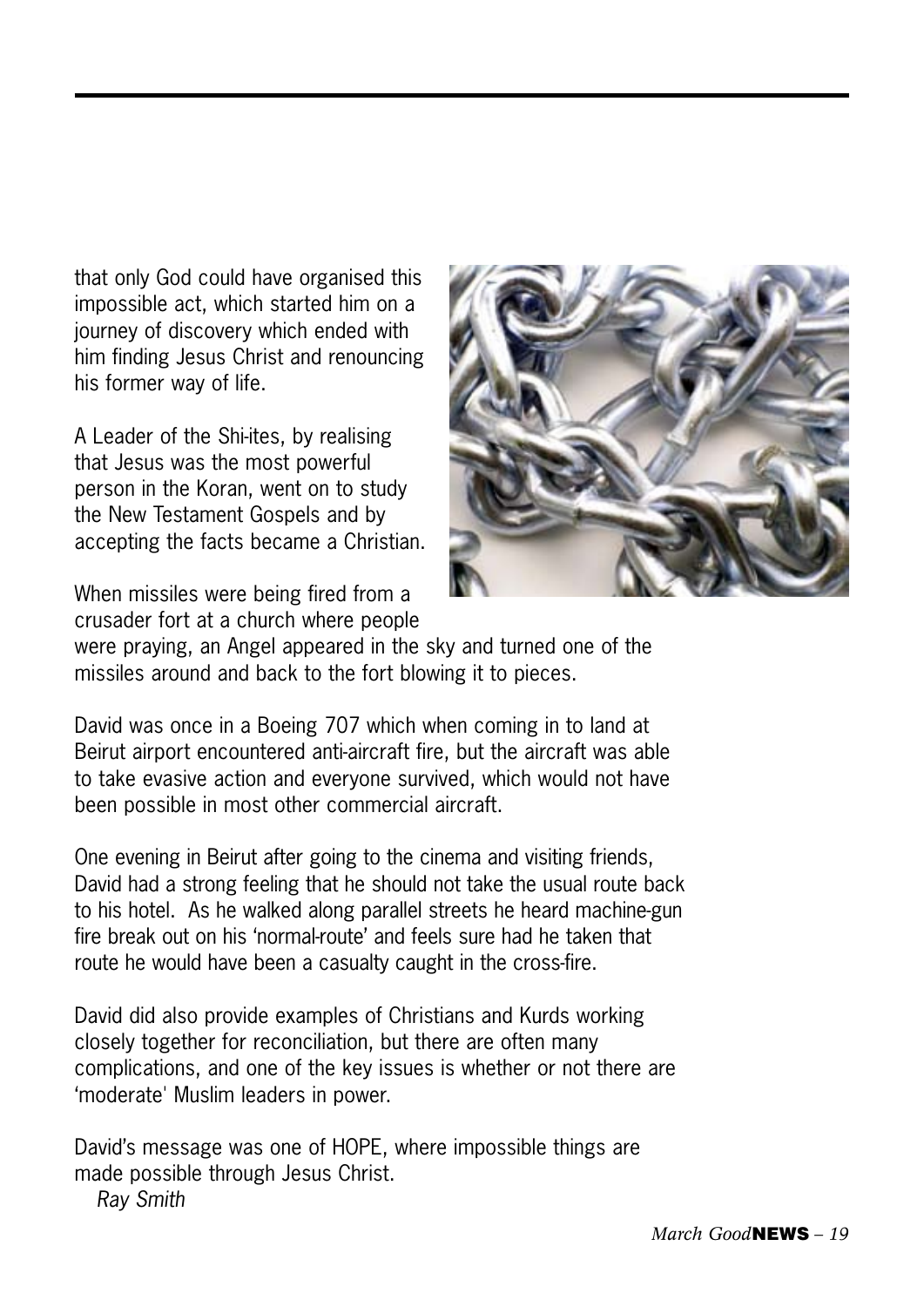*The Back Pages*

# Spring forward...

**As I write this, Spring is (almost) in the air. Green buds are appearing on the "dead" sticks of winter and bulbs are thrusting their shoots above the seemingly lifeless soil.** 

Birds are becoming increasingly noisy with each new morning and, this month, another sign of the changing season occurs – albeit a man-made one. Those of you who just can't wait to get to the 9:30 a.m. service can go an hour early on 26th March and not have to wait for the start, because 8:30 GMT is 9:30 BST and the clocks will have gone forward at 1:00 a.m. that morning (was 2:00 a.m. until 1981). However, many of us might not be so thrilled at the thought of losing a precious hour of sleep – we will have to wait until 29th October to catch it up again, when the clocks return to GMT.

If you don't remember to adjust your alarm you'll end up, like one or two each year, at the 11am service wondering why everyone except you 'at the 9.30', seems to have aged 20+ years overnight! Oh yes, the joy of adjusting our clocks, not just

on our wrists and mantelpiece these days, but on an endless number of machines - the video, stereo (in lounge, kitchen and each bedroom), cooker, the car etc, etc… at least the computer can usually remember to change its own clock!

Why do we do this to ourselves? It's called "daylight saving time" (DST) throughout most of the world (BST in UK), but I hadn't actually noticed any daylight being saved, just repositioned in the day. It was first proposed by William Willett (1857 - 1915), a London builder, in a pamphlet he circulated to many Members of Parliament, town councils and businesses in 1907. His proposal was to improve health and happiness by advancing the clocks twenty minutes on each of four Sundays in April, and by reversing this idea by the same amount on four Sundays in September. At first the scheme was ridiculed and met with considerable opposition. This opposition still continues, for example farmers complain that their animals do not observe it, so their workers are placed out of synchronization with the rest of the community.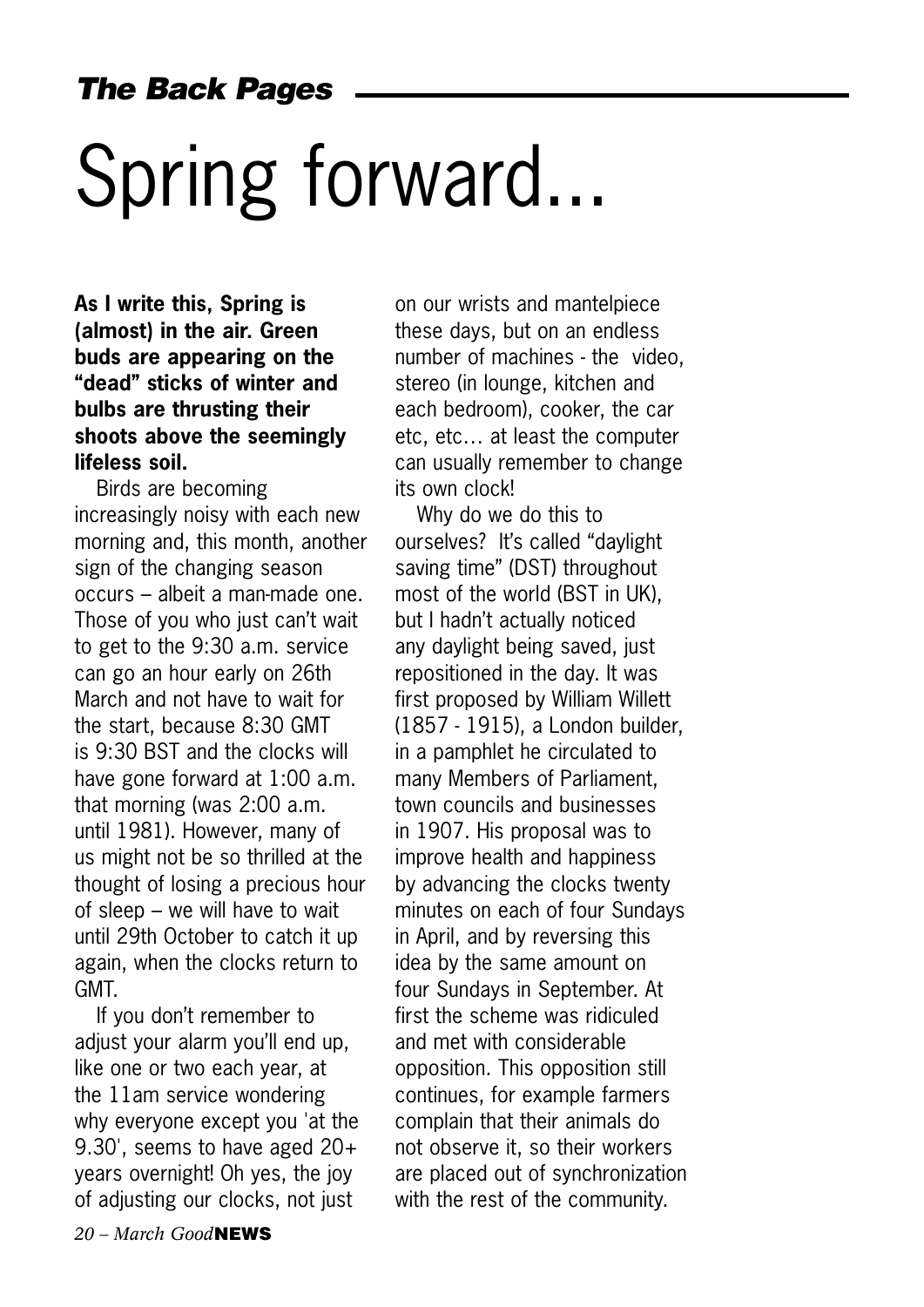It is also expensive to remind people twice a year of the change, some lose sleep and concentration and so there is even a small peak in road accidents on the morning of the change – others forget and miss planes – or turn up at the wrong church service! A Daylight Saving Bill was introduced in UK in 1909, though it met with no success before war broke out. In April, 1916, Daylight Saving Time was introduced as a wartime measure of economy, not only in Britain but, within a week or so, in nearly all countries, both allied and enemy. Sadly, William had died the previous year so never saw his idea put into effect.

Perhaps we can take a lesson from all the effort that goes into making the most of the light in the world, to encourage us to make the most of the "Light of the World" (John 8:12) and spend just a little more of our time each day basking in that light, through prayer, Bible study, and reflection – surely a Light that will help anyone suffering from SAD (Seasonal Affective Disorder) on a gloomy late-winter day.

*Martin Hall*



#### For more information see:

http://www.greenwichmeantime.com/info/daylightsaving.htm http://en.wikipedia.org/wiki/British\_Summer\_Time http://www.sada.org.uk/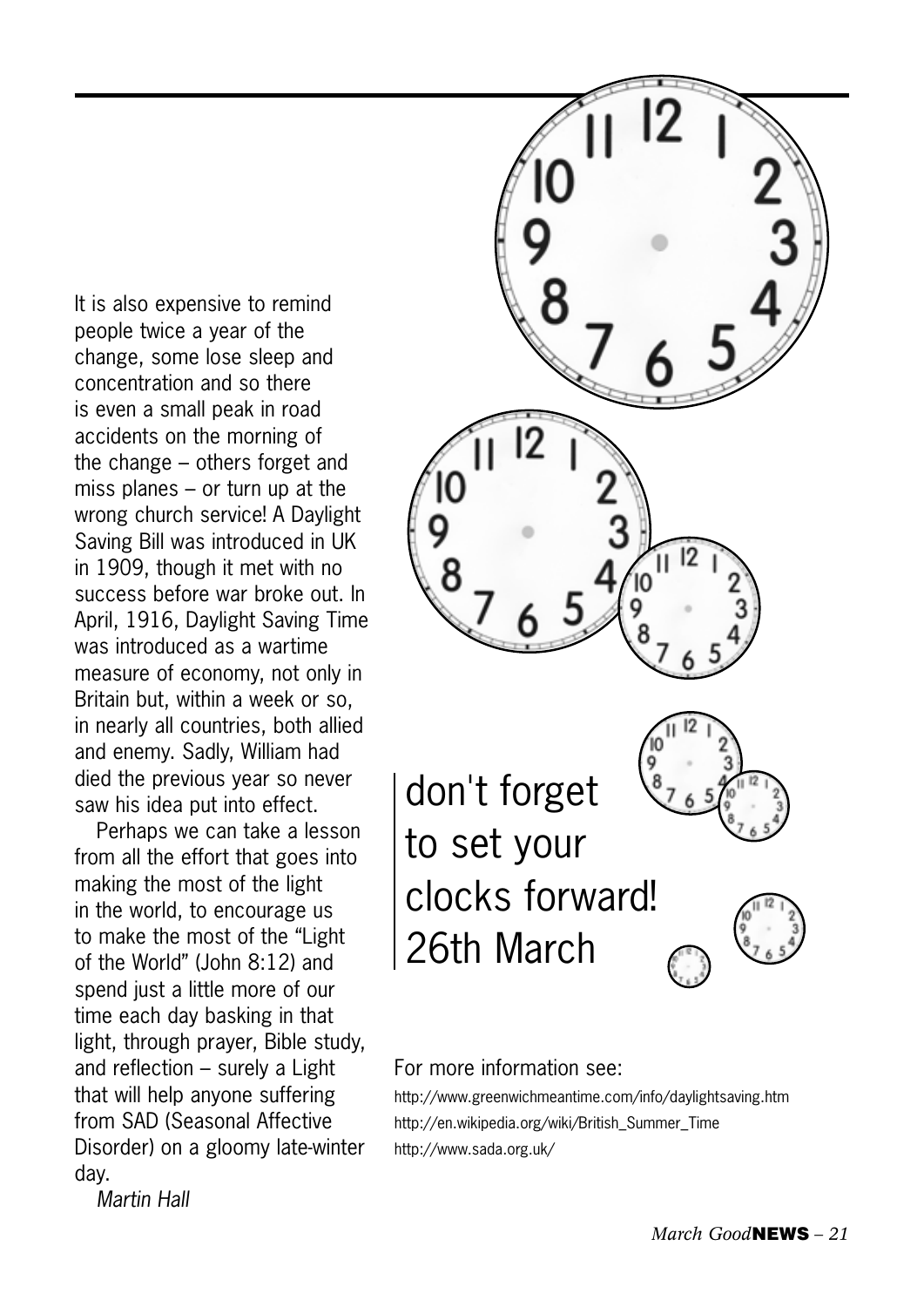# Do U know U3A?

**Readers of GoodNEWS may be interested to know that Haywards Heath & District U3A has over 600 members and offers more than fifty special interest and activity groups. U3A is an abbreviation for 'University of the Third Age'.** 

The purpose of the U3A is to promote life-long learning – this may be take the form of learning something new, or furthering an existing interest. Membership is open to anyone no longer in full time employment. No special qualifications are required as all that is needed is interest, enthusiasm and a willingness to contribute. The organisation runs on a self-help basis with members sharing their expertise, knowledge and enthusiasm to explore a wide variety of special interests.

Some groups organise occasional outings or field trips and there are also two walking groups. New groups formed in the past year include Local History, Spanish and Yoga. It is hoped to start a Russian Beginners group in April 2006. Our pastel painting group will be exhibiting their work at the Halcyon Bookshop in the

Broadway, Haywards Heath, from 27th March until mid April. All groups are informal and interactive and meet either in private homes or local halls.

The annual membership fee is currently a very reasonable £12, irrespective of the number of groups joined. Members of larger groups, such as Heritage and Art Appreciation, also pay a small contribution towards the cost of hall hire. Quarterly open meetings and occasional coffee mornings are proving very popular and afford opportunities for members to socialise.



Further details about Haywards Heath & District U3A, and a copy of the current programme, can be obtained by contacting Membership Secretary, Alastair Porter, on 01444 482001. Details can also be found on our website: www.haywardsheathu3a.org.uk and from the national website: www.u3a.org.uk.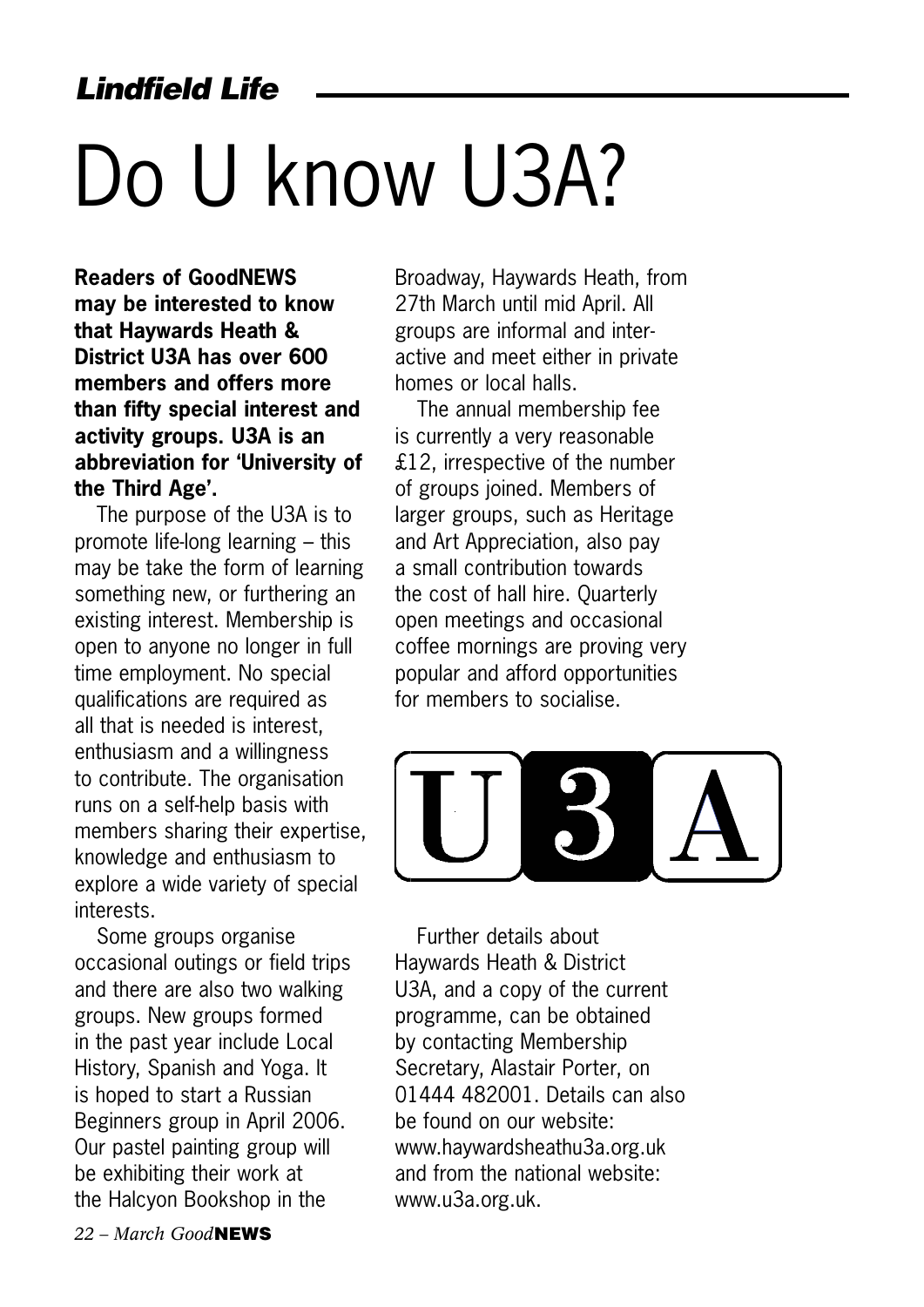## The prodigal son set in 'F'

**I am not sure what this proves about the human race, the genius of the brain God has given each of us or Christian's in particular - but one number in our global brethren decided he'd write this parable using mostly words beginning with F! Decide for yourself! - Ed.**

Feeling footloose and frisky, a feather-brained fellow forced his father to fork over his farthings. Fast he flew to foreign fields and frittered his family's fortune, feasting fabulously with floozies and faithless friends. Flooded with flattery, he financed a fully-fledged fling of "funny foam" and fast food.

Fleeced by his fellows in folly, facing famine, and feeling faintly fuzzy, he found himself a feed flinger in a filthy foreign farmyard. Feeling frail and fairly famished, he fain would have filled his frame with foraged food from the fodder fragments.

"Fooey," he figured, "my father's flunkies fare far fancier", the frazzled fugitive fumed feverishly, facing the facts. Finally, frustrated from failure and filled with foreboding (but following his feelings) he fled from the filthy foreign farmyard.

Far away, the father focused on the fretful familiar farm in the field and flew to him and fondly flung his forearms around the fatigued fugitive. Falling at his father's feet, the fugitive floundered forlornly: "Father, I have flunked and fruitlessly forfeited family favour."

Finally, the faithful Father, forbidding and forestalling further flinching, frantically flagged the flunkies to fetch forth the finest fatling and fix a feast.

Faithfully, the father's first-born was in a fertile field fixing fences while father and fugitive were feeling festive. The foreman felt fantastic as he flashed the fortunate news of a familiar family face that had forsaken fatal foolishness. Forty-four feet from the farmhouse, the first-born found a farmhand fixing a fatling.

Frowning and finding fault, he found father and fumed: "Floozies and foam from frittered family funds and you fix a feast following the fugitive's folderol?" The first-born's fury flashed, but fussing was futile. `The frugal first-born felt it was fitting to feel "favoured" for his faithfulness and fidelity to family, father, and farm. In foolhardy fashion, he faulted the father for failing to furnish a fatling and feast

*continued overleaf...*